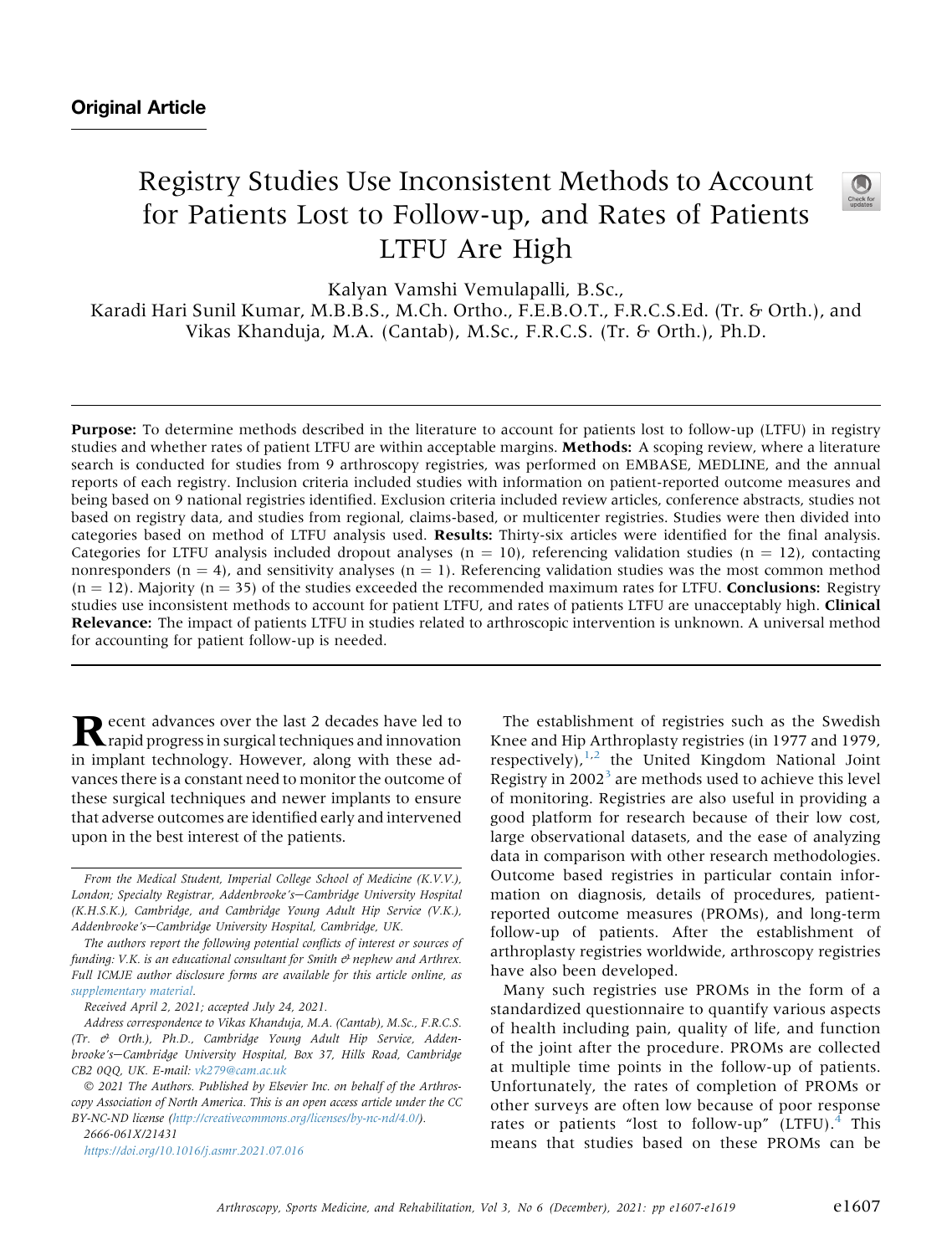influenced by nonresponse bias if the patients lost to follow-up are nonrandom or "missing not at random."

Despite this, many studies assume their missing data is "missing at random" and subsequently assume no nonresponse bias because there is no systematic reason for patients being LTFU. $5$  As a result, there is a possibility that these studies may overestimate the success of the interventions they are investigating. To avoid nonresponse bias, studies may incorporate missing data analysis to justify the validity of their data and results. Some methods for these "loss to follow-up analyses" include carrying out a comparison of baseline characteristics of patients,  $6.7$  $6.7$  referencing a validation study $8.9$  $8.9$ that has been carried out on the registry or contacting nonresponders themselves.<sup>[10,](#page-8-9)[11](#page-8-10)</sup>

However, there is no universal agreement on the methodology to be used to account for LTFU nor on the acceptable follow-up rates for studies reported from arthroscopy registries. Traditionally, an 80% follow-up is seen as an acceptable compliance threshold for a survey study to be valid, which has been attributed to Sackett at al.<sup>[12](#page-8-11)</sup> by other studies.<sup>[13,](#page-8-12)[14](#page-8-13)</sup> However, this number was chosen arbitrarily, and there was no statistical basis for it. Alternatively, the International Society of Arthroplasty Registries PROMs Working Group has recommended a minimum follow-up rate of  $60\%$ .<sup>[15](#page-8-14)</sup> This cutoff is also recommended by the Journal of the American Medical As-sociation for survey-based research.<sup>[16](#page-8-15)</sup>

The purposes of this study were to determine methods described in the literature to account for patients LTFU in registry studies and whether rates of patient LTFU are within acceptable margins. We hypothesized that the rates of patient LTFU would be within the acceptable margins for survey studies and that there are methods used by authors to account for LTFU.

#### Methods

This scoping review was carried out using the methods outlined by Arksey and O'Malley<sup>[17](#page-8-16)</sup> to determine statistical methods used to account for and minimize the impact of patients LTFU.

## Search strategy

A computer-based literature search of EMBASE, Medline, and a manual search of the latest annual reports of each arthroscopy registry was conducted on October 22, 2020. The eligibility criteria for the included articles were determined a priori by the authors. Inclusion criteria were that studies were from the PROM collecting arthroscopy registries as outlined by Ueland et al.  $^{14}$  $^{14}$  $^{14}$  and that the studies performed or referenced some form of LTFU analysis based either on their patient pool or on the patients in the registry the studies were based on. Studies were excluded if they did not

meet these inclusion criteria, were conference abstracts or reviews, or did not have publication available in the English language.

The search strategy (Supplementary Table S1) consisted of the names of each of the included registries, (including variations of the names such as abbreviations), followed by a manual search of papers from the annual report of that registry. For example, to search for articles from the Swedish National Knee Ligament Registry (SNKLR), the search terms were "Swedish National Knee Ligament Regist\*," "Swedish Knee Ligament Regist\*," "Swedish National Anterior Cruciate Ligament Regist\*," "Swedish Anterior Cruciate Ligament Regist\*," "SNKLR," "SKLR." This was then followed up by a manual search of the 2019 annual report (latest report) of the SNKLR for additional studies.

A list of the registries included in the search are shown in [Table 1.](#page-1-0) Further details on these registries can be found in Supplementary Table S2. One author carried out the search strategy, and article screening was performed by 2 authors, with any disagreements resolved by the senior author.

From the literature search, a screening was performed first of the titles and then of the abstracts. Following this, articles were selected for full-text review prior to final analysis. The references for each of the studies selected for final analysis were then scanned to identify any further relevant studies. A PRISMA (preferred reporting items for systematic reviews and metaanalyses) flowchart of the literature search is shown in [Fig 1.](#page-2-0)

Variables included for articles that met the inclusion criteria were the size of patient sample, percentage of patients LTFU, type of LTFU analysis performed, and the registry the study was based on. The registry annual reports that were not available in English were translated using Google Translate. The extracted data were collated in Microsoft Excel. Statistical analyses focused on descriptive statistics.

#### Results

In total, 283 studies were identified in the original database search with an additional 173 studies included from the manual search of annual reports. After the removal of duplicates, 233 records were identified for

<span id="page-1-0"></span>Table 1. List of Registries Included in the Literature Search

German Arthroscopy Registry (DART) German Cartilage Registry (DGOU) New Zealand Anterior Cruciate Ligament Registry (NZACLR) Danish Hip Arthroscopy Registry (DHAR) Danish Knee Ligament Reconstruction Registry (DKRR) Norwegian Knee Ligament Registry (NKLR) United Kingdom National Ligament Registry (NLR) United Kingdom Non-Arthroplasty Hip Registry (NAHR) Swedish National Knee Ligament Registry (SNKLR)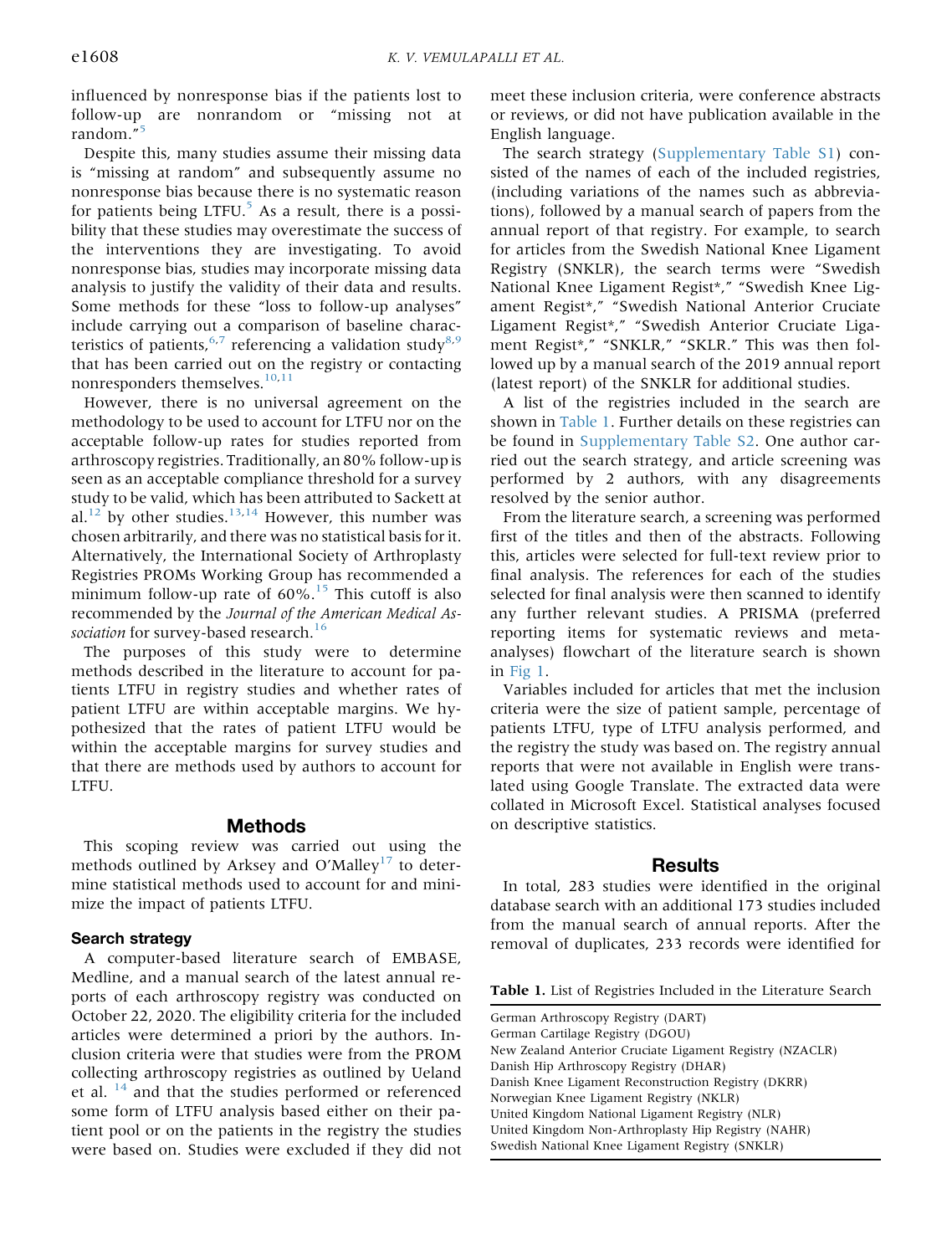gniScreen Included Eligibility Screening Screening Identification

icat **Identifi** 

<span id="page-2-0"></span>

Fig 1. PRISMA (preferred reporting items for systematic reviews and meta-analyses) chart outlining studies returned during the literature search.

the screening of titles and abstracts. Following this, 157 texts were identified for full-text analysis, resulting in 36 studies included for final analysis. One thousand ninety-two references from bibliographies of the included studies were then screened, leading to 70 further full-text articles being assessed. However, none of these additional 70 studies met the inclusion criteria, suggesting the search strategy was strong enough to capture all the required articles.

Included studies were divided into 5 categories [\(Table 2\)](#page-2-1) depending on the type of LTFU analysis that was carried out. The main themes identified in the articles to account for loss to follow-up were (1) dropout analysis, (2) reference of a validation study, (3) contacting nonresponders, and (4) sensitivity analysis. No papers from the DGOU, DART, or NZACLR met the inclusion criteria to be eligible for this review. The reported rates of LTFU from each study was also noted. The details of the included studies, including the reported rates of LTFU, are summarized in [Table 3.](#page-3-0) Following this, the maximum and minimum reported LTFU rates from the studies from each of the registries were compared to determine whether data from any 1 registry met any of the recognized follow-up percentage guidelines. These values are presented in [Table 4.](#page-5-0)

# LTFU Analysis among the registries

From the 36 included articles, 5 categories of LTFU analyses were derived.

#### Dropout analysis

Dropout analyses were one of the most common methods of LTFU analysis with 10 studies reporting on this. This involved comparison of the baseline demographic details (e.g., age and sex) between patients who completed the PROMs and those who did not. The

<span id="page-2-1"></span>Table 2. Categories of LTFU analyses Into Which the 36 Included Studies Were Divided

|      | Category                                                     | Description of Category                                                               | Number of Studies |
|------|--------------------------------------------------------------|---------------------------------------------------------------------------------------|-------------------|
|      | Dropout analysis                                             | Compared the baseline characteristics of<br>responders and nonresponders              | 10                |
| 2    | Referenced validation study                                  | Used a validation study on the respective<br>registry to validate the quality of data | 12                |
| 1, 2 | Both Dropout analysis and<br>reference to a validation study |                                                                                       |                   |
| 3    | Contacted nonresponders                                      | Contacted nonresponders for missing data                                              | 4                 |
| 4    | Sensitivity analysis                                         | Performed sensitivity analysis to determine the quality of data                       |                   |
| 5    | Miscellaneous/other                                          |                                                                                       | 6                 |

LTFU, lost to follow-up.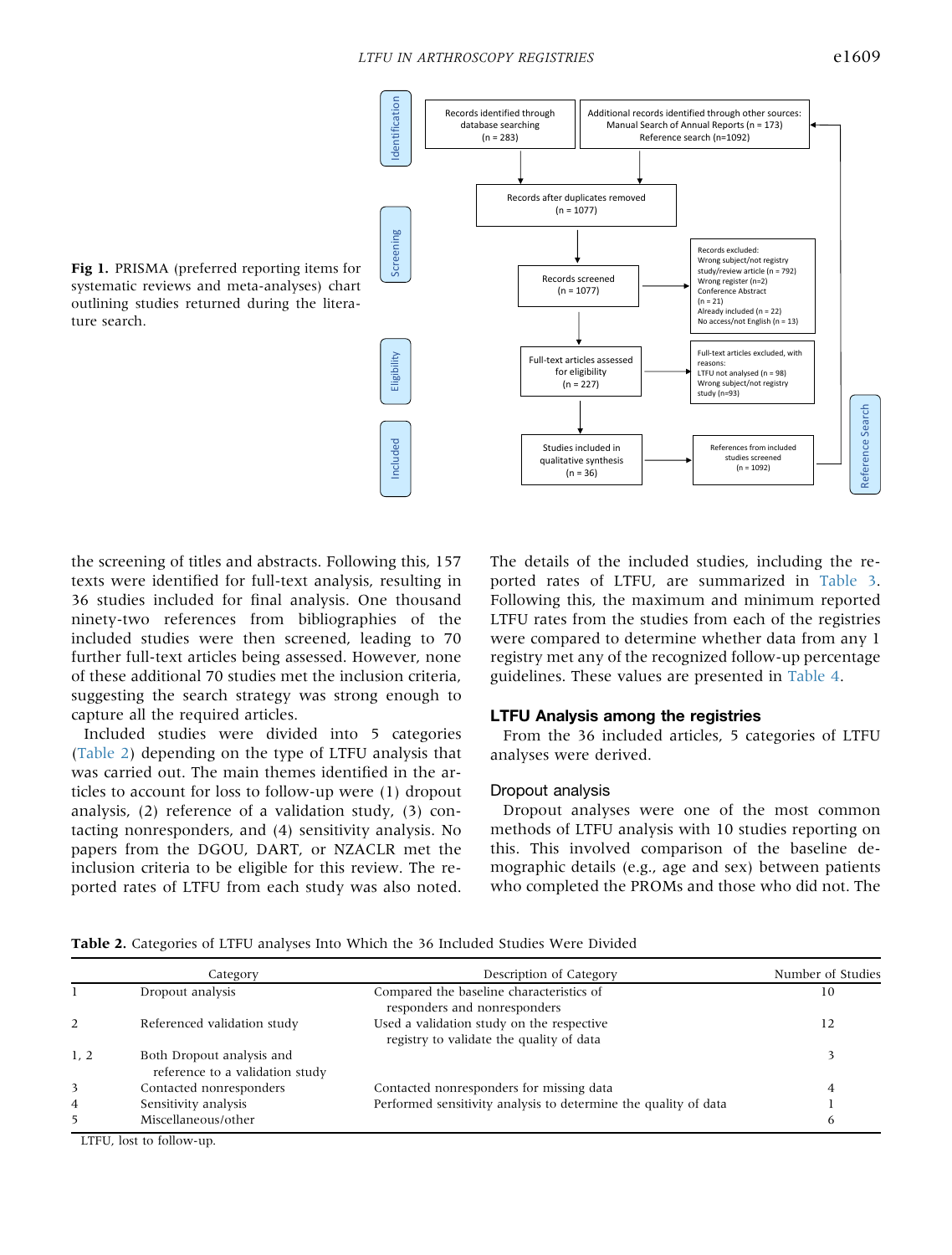<span id="page-3-0"></span>

| Publication                                                                     | Registry     | N      | Subject<br>Characteristics        | PROMS                           | Significant Non-Responder Factors                       | Publication Noncompliance<br>(% of Patients LTFU) (%) |                |
|---------------------------------------------------------------------------------|--------------|--------|-----------------------------------|---------------------------------|---------------------------------------------------------|-------------------------------------------------------|----------------|
| Poulsen et al. <sup>6</sup>                                                     |              |        |                                   |                                 |                                                         |                                                       | Category<br>л. |
|                                                                                 | <b>DHAR</b>  | 2886   | All registry                      | HAGOS, iHOT12, EQ-5D-3L,        | Male, younger age                                       | $1$ year: $42$                                        |                |
| Lind et al. <sup>26</sup>                                                       | <b>DKRR</b>  | 25,281 | patients                          | VAS, HSAS<br>KOOS,              |                                                         | Pre-op: 67                                            |                |
|                                                                                 |              |        | ACLR, MCLR                        |                                 |                                                         |                                                       | $\overline{2}$ |
| Eysturoy et al. $27$                                                            |              |        |                                   | <b>Tegner Activity</b><br>KOOS, |                                                         | 1 year: 82                                            | $\overline{2}$ |
|                                                                                 | <b>DKRR</b>  | 17,204 | ACLR                              |                                 |                                                         | Pre-op: 67                                            |                |
| Nissen et al. <sup>30</sup>                                                     |              |        |                                   | <b>Tegner Activity</b>          |                                                         | Post-op:78                                            |                |
|                                                                                 | <b>DKRR</b>  | 1619   | ACLR                              | KOOS,                           |                                                         | 1 year: 73                                            | 2              |
|                                                                                 |              |        |                                   | <b>Tegner Activity</b>          |                                                         |                                                       |                |
| Lind et al. <sup>31</sup>                                                       | <b>DKRR</b>  | 22,401 | ACLR, PCLR                        | KOOS,                           |                                                         | Pre-op: 65                                            | $\overline{2}$ |
|                                                                                 |              |        |                                   | Tegner Activity                 |                                                         | 1 year: 73                                            |                |
| Bjerre et al. <sup>40</sup>                                                     | <b>DKRR</b>  |        | ACLR                              | KOOS,                           | Not invited to follow-up, data not                      | 1 year: 41                                            | 5              |
|                                                                                 |              |        |                                   | <b>Tegner Activity</b>          | sent to DKRR                                            |                                                       |                |
| Fauno et al. <sup>32</sup>                                                      | <b>DKRR</b>  | 14,806 | ACLR                              | KOOS,                           |                                                         | Pre-op: $61$                                          | 2              |
|                                                                                 |              |        |                                   | <b>Tegner Activity</b>          |                                                         | 1 year: 74                                            |                |
| Rahr-Wagner et al. <sup>33</sup>                                                | <b>DKRR</b>  | 13,647 | $\operatorname{ACLR}$             | KOOS,                           |                                                         | Pre-op: 61                                            | $\overline{2}$ |
|                                                                                 |              |        |                                   | <b>Tegner Activity</b>          |                                                         | 1 year: 74                                            |                |
| Rahr-Wagner et al. <sup>34</sup>                                                | <b>DKRR</b>  | 8375   |                                   | KOOS,                           |                                                         | Pre-op: $63$                                          | $\overline{2}$ |
|                                                                                 |              |        |                                   | <b>Tegner Activity</b>          |                                                         | $l$ year: 69                                          |                |
| Rahr-Wagner et al. <sup>9</sup>                                                 | <b>DKRR</b>  | 14,500 | ACLR                              | KOOS,                           | Male, younger age, ACLR non-                            | Pre-op 67                                             | 3              |
|                                                                                 |              |        |                                   | <b>Tegner Activity</b>          | revision                                                | 1 year: 73                                            |                |
| Lind et al. $10$                                                                | <b>DKRR</b>  | 12,193 | $\operatorname{ACLR}$             | KOOS                            |                                                         | Pre-op: $61$                                          | 3              |
|                                                                                 |              |        |                                   |                                 |                                                         | 1 year: 72                                            |                |
| Sandon et al. <sup>35</sup>                                                     | <b>SNKLR</b> | 684    | Soccer players                    | EQ-5D, KOOS                     |                                                         |                                                       | $\overline{2}$ |
| Kraus et al. <sup>36</sup>                                                      | <b>SNKLR</b> | 26,014 | <b>ACLR</b>                       | EQ-5D, KOOS                     |                                                         | 2 year: $\sim 50\%$                                   | 2              |
| Balasingam et al. <sup>7</sup>                                                  | <b>SNKLR</b> | 2229   |                                   | KOOS                            | Male, younger age                                       | Pre-op: 44                                            | 1, 2           |
|                                                                                 |              |        |                                   |                                 |                                                         | 5 year: 53                                            |                |
|                                                                                 |              |        |                                   |                                 |                                                         | 10 year: 63                                           |                |
| Hamrin Senorski et al. <sup>18</sup>                                            | <b>SNKLR</b> | 874    | <b>ACLR</b>                       | KOOS                            | Male, younger age, articular injury,<br>meniscal injury | 10 year: 59                                           | 1              |
| Hamrin Senorski et al. <sup>58</sup>                                            | <b>SNKLR</b> | 272    | $\operatorname{ACLR}$             | <b>Tegner Activity</b>          |                                                         | 1 year: 39                                            | 1              |
| Hamrin Senorski et al. <sup>59</sup>                                            | <b>SNKLR</b> | 263    | ACLR                              | <b>Tegner Activity</b>          |                                                         | 1 year: 51                                            | 1              |
| Hamrin Senorski et al. <sup>37</sup>                                            | <b>SNKLR</b> | 6889   | Single bundle                     | KOOS                            |                                                         | 2 year: 55                                            | 2              |
|                                                                                 |              |        | ACLR with<br>hamstring<br>tendons |                                 |                                                         |                                                       |                |
| Hamrin Senorski et al. <sup>42</sup>                                            | <b>SNKLR</b> | 343    | ACL                               | KOOS                            |                                                         |                                                       | 5              |
| Reinholdsson et al. <sup>8</sup>                                                | <b>SNKLR</b> | 1723   | ACL surgery                       | EQ-5D, KOOS                     | Male, younger age, worse KOOS                           | 2 year: 48                                            | 3              |
|                                                                                 |              |        |                                   |                                 | pain, worse KOOS quality of life                        |                                                       |                |
| Samuelsson et al. <sup>28</sup>                                                 | <b>SNKLR</b> | 23,952 | ACLR                              | KOOS                            |                                                         | 1 year: 70                                            | $\overline{2}$ |
|                                                                                 |              |        |                                   |                                 |                                                         | 2 year: 70                                            |                |
| Hamrin Senorski et al. <sup>29</sup><br><b>SNKLR</b><br>Single bundle<br>13,636 |              | KOOS   |                                   | Pre-op: $31$                    | $\overline{2}$                                          |                                                       |                |
|                                                                                 |              |        | ACLR                              |                                 |                                                         | 1 year: 47                                            |                |
|                                                                                 |              |        |                                   |                                 |                                                         | 2 year: 55                                            |                |
| Barenius et al. <sup>44</sup>                                                   | <b>SNKLR</b> | 8584   | ACLR                              | KOOS                            | Male                                                    | 2 year: 59                                            | 5              |

e1610

K V. VEMULAPALLI ET AL. K. V. VEMULAPALLI ET AL.

(continued)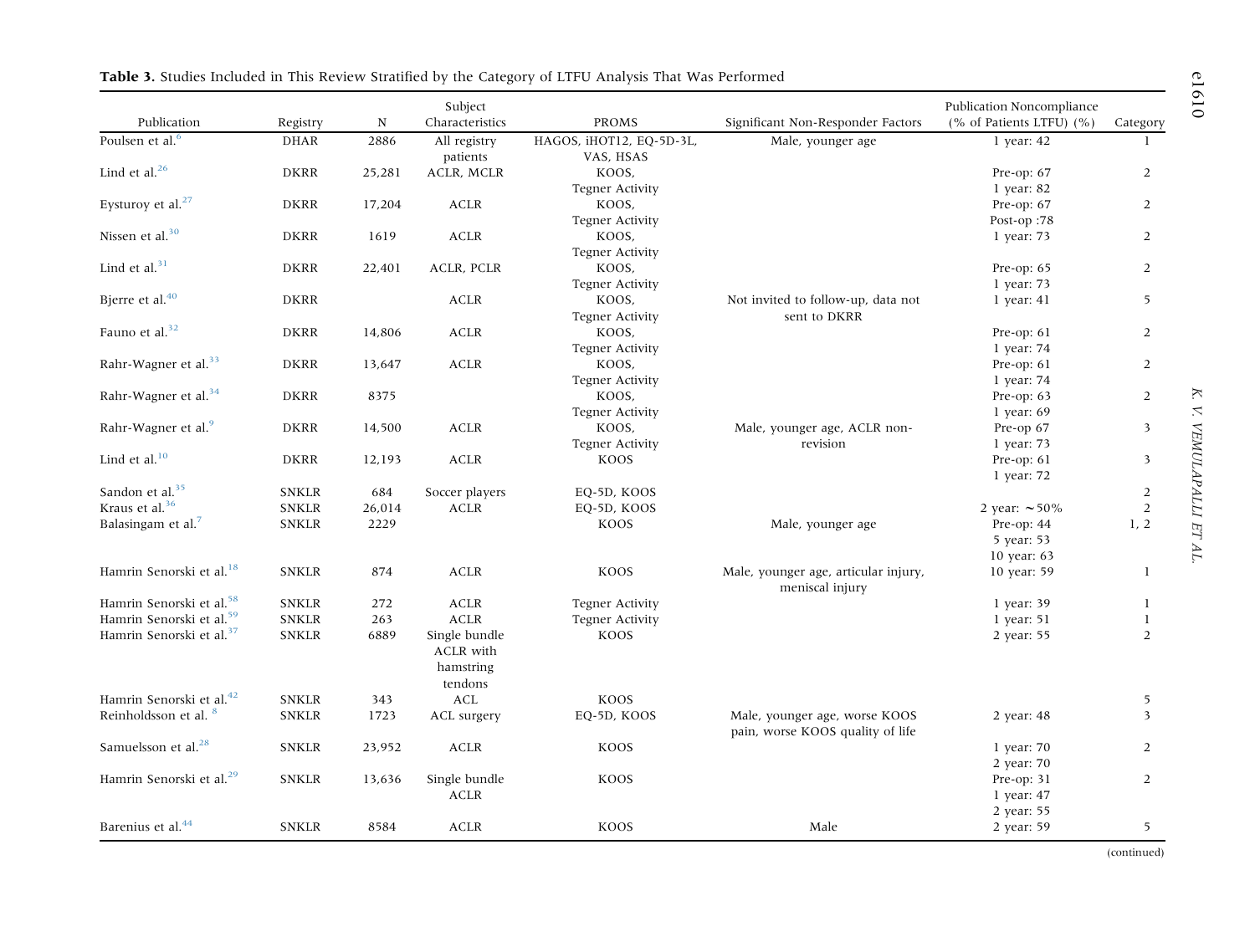| Publication                    | Registry                | N      | Subject<br>Characteristics | PROMS         | Significant Non-Responder Factors  | Publication Noncompliance<br>(% of Patients LTFU) (%) | Category       |
|--------------------------------|-------------------------|--------|----------------------------|---------------|------------------------------------|-------------------------------------------------------|----------------|
| Ahlden et al. <sup>45</sup>    | <b>SNKLR</b>            | 16,351 | <b>ACLR</b>                | KOOS          |                                    | Pre-op: 36                                            | 5              |
|                                |                         |        |                            |               |                                    | $1$ year: $42$                                        |                |
|                                |                         |        |                            |               |                                    | 2 year: 51                                            |                |
|                                |                         |        |                            |               |                                    | 5 year: 60                                            |                |
| Ageberg et al. $41$            | <b>SNKLR</b>            | 10,164 | ACLR                       | $EQ-5D,$      |                                    | Pre-Op: 48-56                                         | 5              |
|                                |                         |        |                            | KOOS          |                                    | 1 year: 62-63                                         |                |
|                                |                         |        |                            |               |                                    | 2 year: 76-79                                         |                |
| Ulstein et al. <sup>19</sup>   | <b>SNKLR &amp; NKLR</b> | 8470   | ACLR                       | KOOS          | Male, younger                      | 5 year: 46                                            | 1, 2           |
| Ulstein et al. <sup>20</sup>   | <b>SNKLR &amp; NKLR</b> | 368    | <b>ACLR</b>                | KOOS          | Male, younger, shorter time from   | Pre-op: 24                                            | 1, 2           |
|                                |                         |        |                            |               | injury to ACLR                     | 5 year: 43 (5 year figure is                          |                |
|                                |                         |        |                            |               |                                    | the percentage of patients                            |                |
|                                |                         |        |                            |               |                                    | who had pre-op KOOS)                                  |                |
| Rotterud et al. $^{21}$        | <b>SNKLR &amp; NKLR</b> | 357    | ACLR and                   | KOOS          | Male, younger, shorter time from   | Pre-op: 25                                            | 1              |
|                                |                         |        | concomitant                |               | injury to ACLR                     | 2-year: $45$ (2 year figure is                        |                |
|                                |                         |        | full-thickness             |               |                                    | the percentage of patients                            |                |
|                                |                         |        | cartilage lesion           |               |                                    | who had pre-op KOOS)                                  |                |
| Rotterud et al. $^{22}$        | <b>SNKLR &amp; NKLR</b> | 8476   | <b>ACLR</b>                | <b>KOOS</b>   | Male, younger age                  | 2 year: 46                                            | 1              |
| Owesen et al. $^{23}$          | <b>NKLR</b>             | 252    | PCLR                       | KOOS          | Male, younger age                  | 2 year: 32                                            | 1              |
| Owesen et al. <sup>60</sup>    | <b>NKLR</b>             | 5237   | PCLR, ACLR                 | KOOS          | Male                               | 2 year: 47                                            | 1              |
|                                |                         |        |                            |               |                                    | PCL: 35                                               |                |
|                                |                         |        |                            |               |                                    | ACL 44                                                |                |
| LaPrade et al. $^{24}$         | <b>NKLR</b>             | 4691   | <b>ACLR</b>                | KOOS          | Male, younger age                  | 2 year: 37                                            | 1              |
| Grindem et al. <sup>43</sup>   | <b>NKLR</b>             | 2690   | <b>ACLR</b>                | KOOS          |                                    | 2 year: 53                                            | 5              |
| Granan et al. <sup>25</sup>    | <b>NKLR</b>             | 5517   | <b>ACLR</b>                | KOOS          | Male, younger, more ACLR revisions | 2 year: 36                                            |                |
| Holleyman et al. <sup>38</sup> | <b>NAHR</b>             | 630    | Periacetabular             | EQ-5D, iHOT12 | Younger age                        | iHOT-12:                                              | $\overline{4}$ |
|                                |                         |        | osteotomy for              |               |                                    | Pre-op: $10$                                          |                |
|                                |                         |        | DDH or FAI                 |               |                                    | 6 month: 48                                           |                |
|                                |                         |        |                            |               |                                    | 12 month: 47                                          |                |
|                                |                         |        |                            |               |                                    | 2 year: 85                                            |                |
|                                |                         |        |                            |               |                                    | $EQ-5D$ :                                             |                |
|                                |                         |        |                            |               |                                    | Pre-op: 8                                             |                |
|                                |                         |        |                            |               |                                    | 6 month: 47                                           |                |
|                                |                         |        |                            |               |                                    | 12 month: 46                                          |                |
|                                |                         |        |                            |               |                                    | 2 year: 79                                            |                |
| Maempel et al. <sup>11</sup>   | <b>NAHR</b>             | 88     | FAI                        | EQ-5D, iHOT12 |                                    | 1 year <sup>†</sup> : 19                              | 3              |

DHAR, Danish Hip Arthroscopy Registry; DKRR, Danish Knee Ligament Reconstruction Registry; NKLR, Norwegian Knee Ligament Registry; NLR, United Kingdom National Ligament Registry; NAHR, United Kingdom Non-Arthroplasty Hip Registry; SNKLR, Swedish National Knee Ligament Registry; ACLR, anterior cruciate ligament reconstruction; MCLR, medial cruciate ligament reconstruction; PCLR, posterior cruciate ligament reconstruction; DDH, developmental dysplasia of the hip; FAI, femoroacetabular impingement; HAGOS, Copenhagen Hip and Groin Outcome Score; iHOT12, 12 item International Hip Outcome Tool; EQ-5D-3L, EuroQol-5D-3L; EQ-5D, EuroQol-5D; VAS, visual analog scale; HSAS, Hip Sports Activity Scale; KOOS, Knee Injury and Osteoarthritis Outcome Score.

Some studies referenced a validation study, but unless they were referencing a validation study on the register that the study itself is based on, they did not meet criteria for category 2 and thus did not meet the inclusion criteria.

 $\dagger$ Patients were contacted by survey if they did not reply to the 1-year follow-up survey. The median response time was 24.3 months

e1611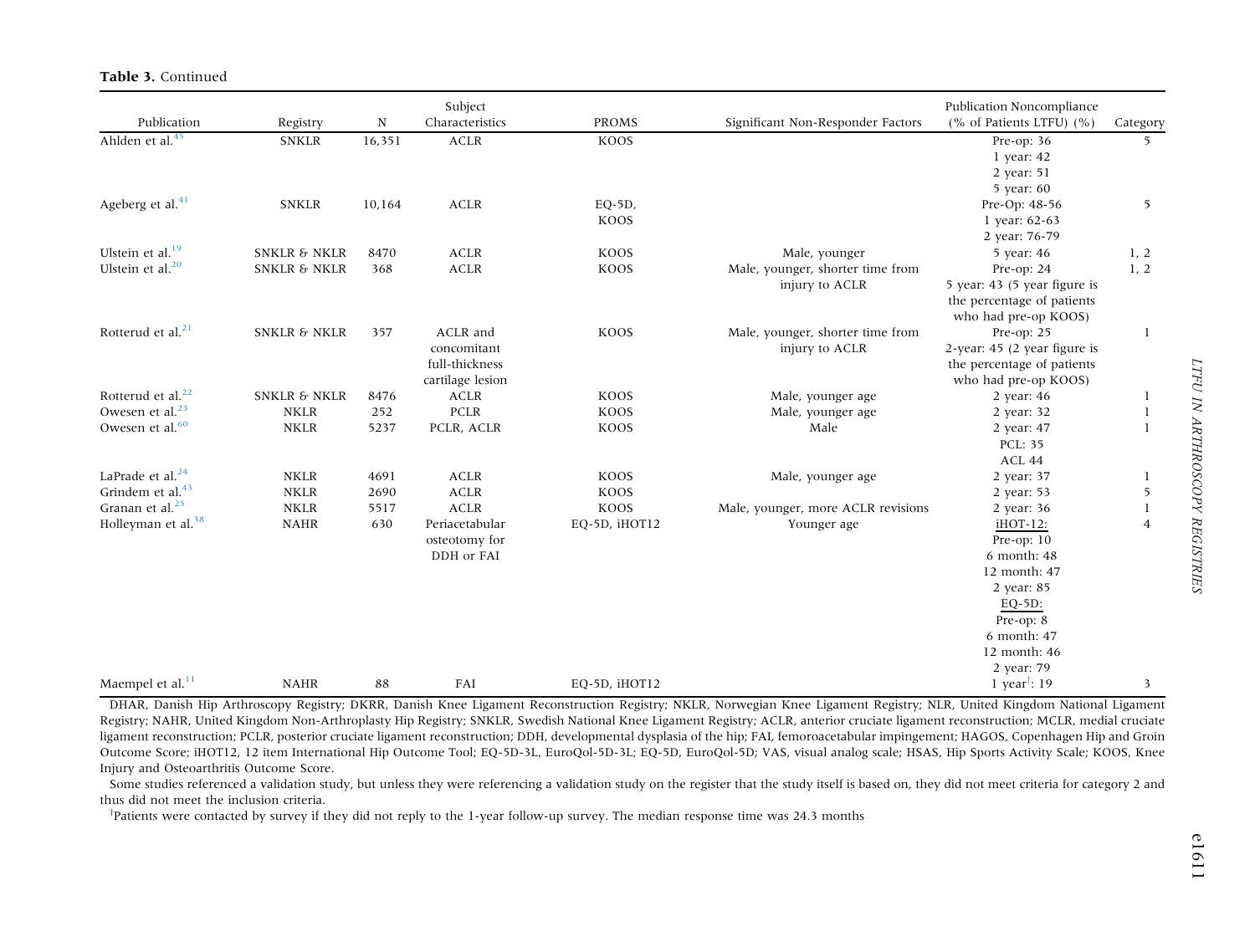<span id="page-5-0"></span>Table 4. The Maximum and Minimum Compliance Percentages (if Present) of Patient Follow-Up for the Studies That Met the Inclusion Criteria From Each Registry

|              | LTFU Percentage for Study<br>with the Highest LTFU | LTFU Percentage for<br>Study with<br>the Lowest LTFU |
|--------------|----------------------------------------------------|------------------------------------------------------|
| Registry     | (Lowest Compliance) %                              | (Highest Compliance) %                               |
| $DHAR^*$     | $1$ year: 42                                       | $1$ year: $42$                                       |
| <b>DKRR</b>  | Pre-op: $67$                                       | Pre-op: $61$                                         |
|              | 1 year: 82                                         | $l$ year: $4l$                                       |
| <b>SNKLR</b> | Pre-op: 48-56                                      | Pre-op: $31$                                         |
|              | 1 year: 62-63                                      | 1 year: 39                                           |
|              | 2 year: 76-79                                      | 2 year: 48                                           |
|              | 10 year: 63                                        | 10 year: 59                                          |
| <b>NKLR</b>  | 2 year: 53                                         | 2 year: 32                                           |
| <b>NAHR</b>  | 1 year: 47                                         | 1 year: $191$                                        |

LTFU, lost to follow-up; DHAR, Danish Hip Arthroscopy Registry; DKRR, Danish Knee Ligament Reconstruction Registry; SNKLR, Swedish National Knee Ligament Registry; NKLR, Norwegian Knee Ligament Registry; NAHR, United Kingdom Non-Arthroplasty Hip Registry; NLR, United Kingdom National Ligament Registry; DGOU, German Cartilage Registry.

Multiple  $(>1)$  studies must have a follow-up percentage at a certain time point for that time point to be included in the table above. Studies were included only if reporting on a single registry and those that were based on multiple registries are not included in this table. No studies from the NLR or the DGOU were eligible for inclusion and therefore are not included in the table.

\*Only one study met the eligibility criteria from the DHAR, therefore the highest and lowest compliance is the same

<sup>T</sup>Patients were contacted by survey if they did not reply to the 1-year follow-up survey. The median response time was 24.3 months

most common finding was that nonresponders tended to be of male sex and younger age. $6,7,18-27$  $6,7,18-27$  $6,7,18-27$  However, some studies found worse outcomes in nonresponders such as having more ACLR revisions.<sup>[25](#page-9-22)</sup>

#### Referencing a validation study

Twelve papers<sup>[28-39](#page-9-23)</sup> referenced a validation study only, and an additional 3 articles<sup>[7,](#page-8-6)[19](#page-8-29)[,20](#page-8-30)</sup> referenced both a validation study and carried out a dropout analysis. Two validation studies were carried out on the dataset of 2 registries: the SNKLR and DKRR. These studies evaluated the completeness and the quality of the data in their respective registries to determine whether reliable conclusions could be drawn from them. This also included identifying whether there were any differences in demographic details or PROMs between responders and nonresponders in the registry.

Rahr-Wagner et al. $9$  carried out a validation study on the DKRR. The authors sent out 100 questionnaires to a sample of both, responders and nonresponders. Comparisons were then drawn between the responses from these. It was found that nonresponders tended to be male and of a younger age. For the SNKLR, a similar strategy was used by Reinholdsson et al.  $8$  where all nonresponders ( $n = 1723$ ) were contacted, of which 349 (21%) replied. Again, it was found that nonresponders tended to be male and younger, but they also tended to have a higher level of pain and lower quality of life.

## Contacting Nonresponders

Four studies contacted nonresponders to increase the follow-up compliance percentage in their study. Lind et al.<sup>[10](#page-8-9)</sup> contacted 200 responders and 200 nonresponders, out of which 60% replied and showed that there was no difference in the Knee Injury and Osteoarthritis Outcome Score (KOOS) scores at the 1-year follow-up between the 2 groups. Maempel et al. $^{11}$  $^{11}$  $^{11}$ attempted to contact each nonresponder a maximum of 5 times, after which they were able to increase their compliance to 81% (LTFU of 19%). The aforementioned validation studies by Reinholdsson et al. $8$  and Rahr-Wagner et al.<sup>[9](#page-8-8)</sup> are also included in this category.

# Sensitivity Analysis

From the included studies, Holleyman et al. $38$  conducted a different sensitivity analysis to adjust for differences in demographics between responders and nonresponders. This was carried out by creating a cohort ("overall cohort") with bootstrapping (random sampling with replacement) responders and nonresponders, followed by creating another cohort ("responder cohort") via the same process of random sampling from all of the responders. Next, randomly selected responders from the "overall cohort" were transferred into the "responder cohort" and removed from the "overall cohort." Nearest neighbor matching was used to match cases from the remaining patients in the bootstrapped overall cohort to those in the responder cohort based on age, sex, body mass index, and surgical diagnosis. This was repeated 1000 times. This did not aim to find differences between patients who were and were not LTFU but aimed to mitigate the bias that may have arisen as a result of the differences. Rahr-Wagner et al.<sup>[39](#page-9-25)</sup> also mention a sensitivity analysis very briefly but do not display the data or the methodology behind it and therefore is not included in this category.

# **Other**

This category was formed of studies that did not meet the descriptions of the other categories but still performed some form of LTFU analysis. Of the six studies in this category, one was based on the DKRR and 5 on the SNKLR. The study from the DKRR looked at reasons for LTFU by focusing on the administrative failures of several hospitals when sending data to the DKRR. $40$ From the 5 studies from the SNKLR, 1 only looked at differences in response rates between male and female sexes $41$  and 4 stated that there were no differences between responders and nonresponders (suggesting a dropout analysis was performed) while not providing data as evidence for this.<sup>[42-45](#page-9-28)</sup>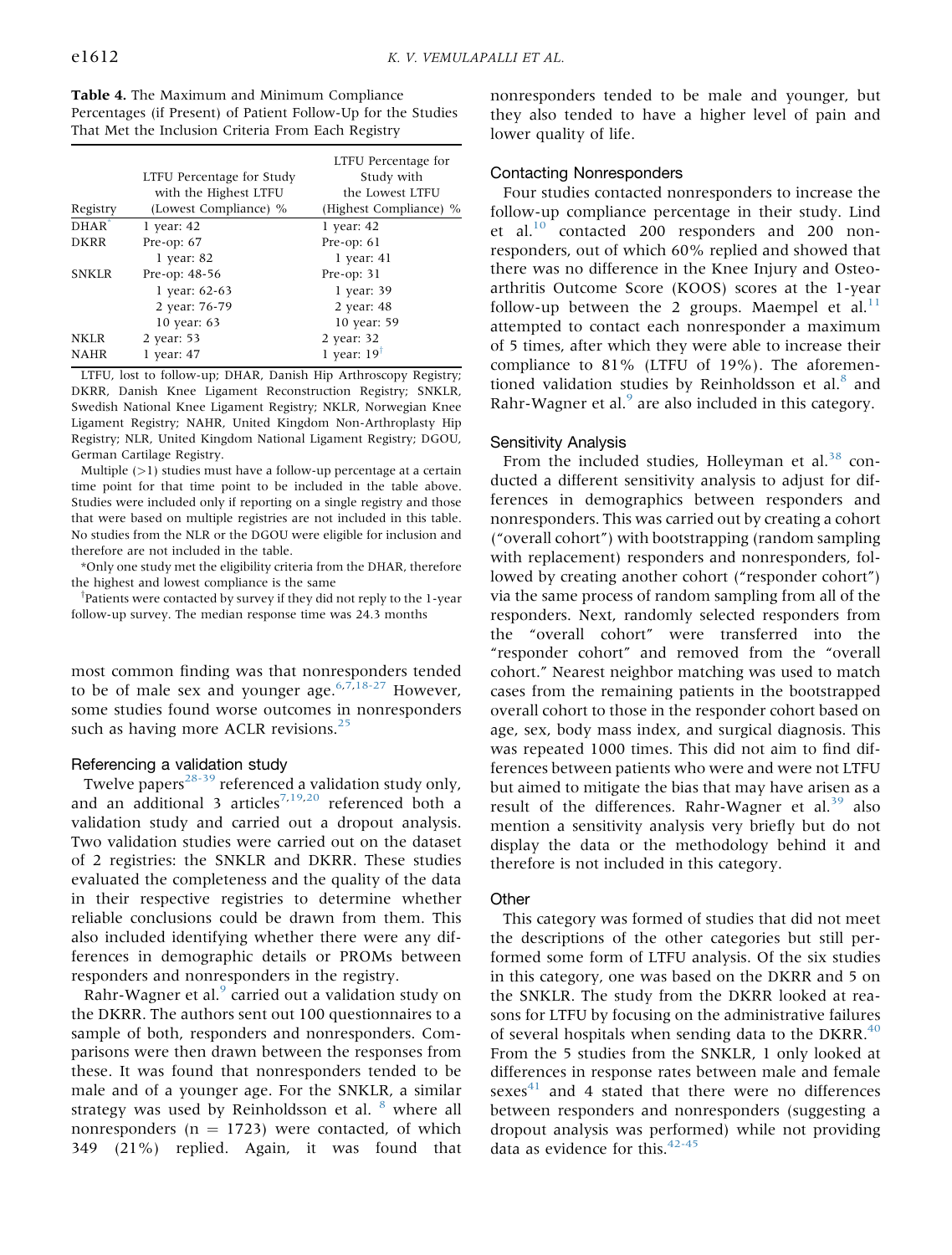# **Discussion**

The main findings of this study were that there was no consistent method used to account for LTFU in arthroscopy registry studies. Many studies did not have any methods to account for loss to follow-up, and from those that did, there disagreement on how to tackle it and minimal acknowledgment of the potential bias it can introduce.

Despite a number of arthroscopic outcome studies acknowledging patients being LTFU as a limitation of their work, only 36 studies included some variant of a LTFU analysis in our review. Amongst these studies, there was no consensus on which was the best method of accounting for LTFU. The use of dropout analyses  $(n = 10)$ , using validation studies  $(n = 12)$ , or a mix of both  $(n = 3)$  were the most commonly used, whereas only 1 study used a sensitivity analysis.

#### Dropout analysis

Dropout analyses have the advantage of allowing a direct comparison of demographic details between patients who are lost to follow-up and those who are not. With such data, information on the likelihood of a patient from a particular demographic background (sex, age, preoperative clinical picture, and PROM scoring) can be used to predict whether the patient will be LTFU. From this, patients who at a higher risk of being nonresponders can then be focused upon with additional procedures of making contact such as trying to organize a phone call to ask them to be followed up, rather than an email.

#### Referencing a validation study

Both validation studies found that were only minimal differences in PROMs between responders and nonresponders. For the validation study on the DKRR, only 62% (62/100) of responders and 32% (32/100) of nonresponders replied to the questionnaire. Since only 32 participants represented the entire cohort of nonresponders from the registry, it would be incorrect to conclude whether factors did or did not differ between responders and nonresponders in the DKRR.<sup>[9](#page-8-8)</sup> For the validation study on the SNKLR, despite all nonresponders being contacted for follow-up, only 21% (359/1723) of nonresponders responded to the additional questionnaire. Because the majority of nonresponders still did not provide reasons for being LTFU or return their PROMs, there may have been other differences between the nonresponder and responder group in terms of outcomes and PROMs.<sup>[8](#page-8-7)</sup> The low response rate from nonresponders in both of these studies suggests that the noncompliance was not due to chance but due to an underlying reason. Significant factors for nonresponders included male sex and a younger in age in both studies. An increased level of pain and worse quality of life KOOS score in

nonresponders was noted by Reinholdsson et al.<sup>[8](#page-8-7)</sup> Only 2 studies<sup>[7,](#page-8-6)[28](#page-9-23)</sup> of the 8 from the SNKLR that refenced the validation studies acknowledged the difference in these KOOS scores. The other studies from the SNKLR and the DKRR had simple statements stating there were no significant differences between responders and nonresponders.

Many studies refer to these to validate their dataset despite failing to recognize the limitations of these two studies. However, without a higher sample size for both studies, it may be disingenuous to make this assertion.

### Contacting Nonresponders

Contacting nonresponders has the advantage of increasing the sample size of the study data, and therefore limiting the effects of nonresponse bias that may have otherwise been present. However, not all nonresponders reply, meaning that there may still be elements of nonresponse bias. Additionally, nonresponders may be contacted at a date many months after the 1-year or 2-year follow-up timelines, and so there may either be missing data for the time points where there is no response, or there may be recall bias where these patients do not give accurate responses on how they were feeling at the time. For example, if a complication arose after when the 1-year follow-up time would have been, but the patient responded after being contacted at a later date, the data may bias the 1-year follow-up data.

### Sensitivity Analysis

Sensitivity analyses play roles in the assessment of how robust the conclusions drawn from the primary analysis of data are by examining how the results are affected by changes in methods, models, assumptions, or missing data. When data are missing, the options of sensitivity analysis include either analyzing only complete cases (assume data is missing completely at random) or impute the missing data using imputation methods and redoing the analysis. Most studies should assume that data is missing not at random. There are several single and multiple imputation methods that can be chosen depending on the type of data being collected and depending on whether it is missing at random.[46](#page-10-3)

Just as it is common in clinical trials, it is of our opinion that all registry studies should incorporate a sensitivity analysis to mitigate the effects of nonresponse bias. However, only 1 study of the 36 included studies performed a sensitivity analysis.

As previously mentioned, the accepted rate of LTFU is disputed for survey studies, ranging from 20% to 40%. Only 1 study<sup>[11](#page-8-10)</sup> achieved a LTFU rate of less than 20%. Several studies quoted LTFU rates of greater than 50%, with 1 study from DKRR quoted a LTFU as high as 82% at 1 year. $26$  Although the recommended compliance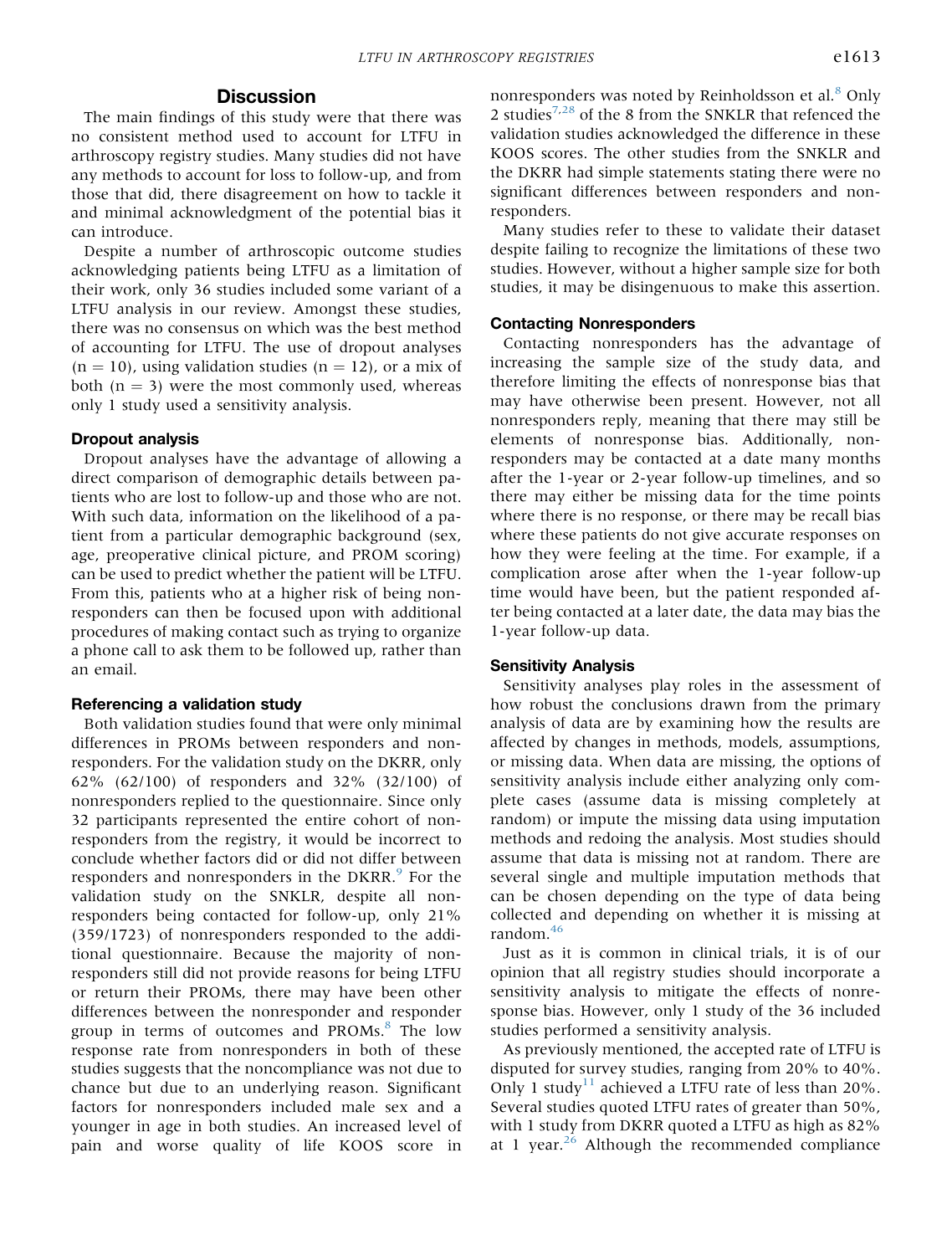rates differ between different guidelines, none of them quote a value of LTFU as high as seen in many of the included studies.

A simulation study by Kristman et al.<sup>[5](#page-8-4)</sup> observed that even follow-up rates of 80% (LTFU rate of 20%) were associated with a considerable bias if data were missing not at random. Zelle et al. $13$  further performed a simulation study to assess for an acceptable percentage of responders. The study was performed on a polytrauma database from which patient data was deleted randomly at an increasing percentage to simulate various levels of LTFU. It was found that in the 50 simulations performed, only nonresponder rates of 15% or less had no changes in significance on their studied outcome. On the other hand, a nonresponder rate of 20% changed significance in 14 of the 50 simulations they ran on the database.

There are other methods described to alleviate or account for LTFU in arthroscopy studies from the nonregistry studies. One recent example includes the incorporation of machine learning into arthroscopy patient databases where the system can predict the patients that are most likely to not-respond. The study by Kunze et al. $47$  looked at 27 different preoperative variables including patient characteristics (such as age, sex, body mass index, race), patient behaviors (such as smoking, alcohol intake, drug use), orthopaedic history (such as previous surgery) and at PROMs to develop 3 models, each of which revealed patients most likely to be LTFU. The 3 models used were "cross-validation," minimizing "Bayes information criteria," and "adaptive selection." Common variables that predicted LTFU among the 3 models were when patients who were of the male sex, nonwhite, smokers, not providing telephone numbers, and having a greater preoperative modified Harris Hip score and international Hip Outcome Tool 12-component questionnaire score (PROMs).

There are also varied conclusions on whether patients LTFU have different outcomes compared to those that are followed-up. An epidemiological study by Ekholm et al.<sup>[48](#page-10-5)</sup> suggested a positive correlation between socioeconomic status and response rates of patients to health interview surveys, although the authors did note there was no significant association between health and nonresponsiveness in their study. Furthermore, a validation study on a local registry was carried out by Lindman et al. $49$  reported a larger percentage of replies by nonresponders (76% out of 140 nonresponders) than the validation studies included in this review. Their study found that there was no significant difference in patient-reported hip function according to the PROMs carried out after hip arthroscopy. However, patients who were nonresponders were more likely to be less satisfied with their treatment, younger, and male sex. However, the authors noted that other studies on

orthopaedic LTFU analysis did not find significant dif-ferences in satisfaction with treatment<sup>[50,](#page-10-7)[51](#page-10-8)</sup> and that studies on nonresponders after arthroplasty procedures reported worse outcomes in terms of knee function in nonresponders.<sup>[52](#page-10-9)[,53](#page-10-10)</sup>

A consensus must be reached regarding the handling of missing data and accounting for LTFU of patients included in arthroscopy registries. Because of the compliance rate of arthroscopy registries being lower than those of arthroplasty registries, these issues (despite being of importance) are less pressing for those registries. Although most studies use a dropout analysis or a reference to a validation study, there may be other methods that are more robust in alleviating for nonresponse bias. A follow-up rate of more than 85% may be needed to overcome effects of LTFU and have robust outcome data from registries.

The best form of minimizing nonresponse bias in a registry-based study is to avoid missing data; however, this is not always possible. Possible explanations for poor data collection may include length of questionnaires, method of contacting patients, patients not taking part in follow up due to their outcomes, or patient demographic factors. From the studies included ([Table 3](#page-3-0)), common demographic factors for patients who are LTFU is that they are of male sex and often younger, and therefore more appropriate contact methods (other than questionnaires sent by post or email) may be beneficial. The SNKLR Annual Report from  $2019^{54}$  $2019^{54}$  $2019^{54}$  states that new data collection methods such as mobile applications or social media should be explored. The annual report also explores the idea of shortening the length of questionnaires to minimize the time needed to answer each questionnaire. The KOOS questionnaire for the knee for example contains 42 items in 5 sections, whereas the iHOT-12 only contains 12 items as it is a shortened version of the much longer iHOT-33 (a 33 item questionnaire).<sup>[55,](#page-10-12)[56](#page-10-13)</sup> Finally, as arthroscopy is a minimally invasive surgery it has shorter recovery times and fewer complications (such as infection) $57$  meaning patients may not feel the need to attend follow-up appointments or answer questionnaires in the years after the procedure.

As well as minimizing missing data, another possible next step after this review could be to perform a consensus study using experts in the field of registries to both determine an acceptable percentage of follow-up compliance and also to determine a universal method for accounting for patient LTFU. Guidelines may be formed from this consensus to guide future arthroscopy registry-based research.

# Limitations

There are some limitations to this study. Firstly, only studies from PROM collecting national registries were included in the analysis. Studies from registries that are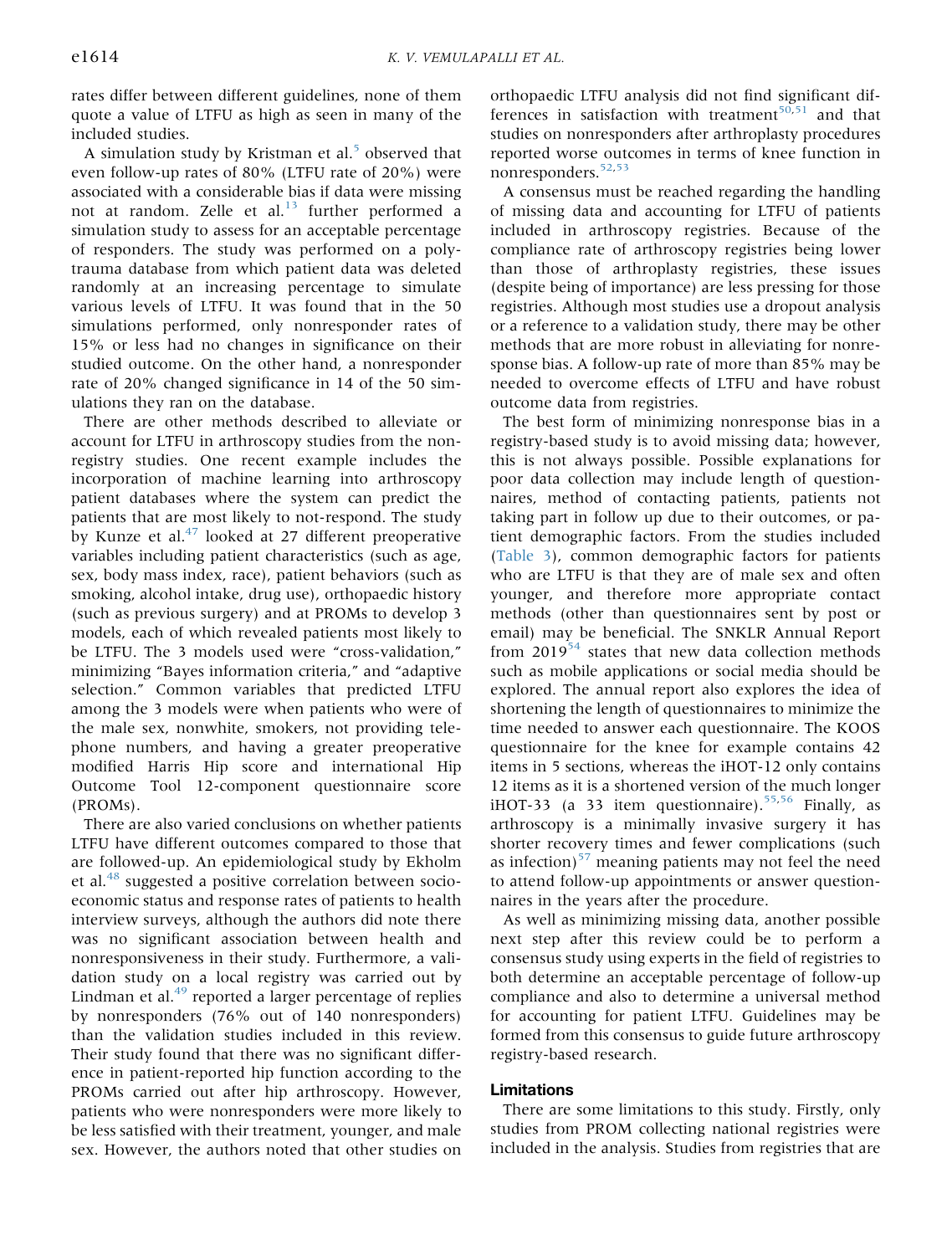<span id="page-8-22"></span><span id="page-8-20"></span>not nationally centralized may have had other forms of statistical analysis that are used to alleviate for patients who are LTFU. Examples of these include the Multicenter Orthopaedic Outcomes Network and the Kaiser Permanente Anterior Cruciate Ligament Reconstruction Registry, both of which have had numerous studies carried out using data from their patient cohorts. However, studies from such registries were not considered in the search for this review as they do not represent national arthroscopy registries. Second, annual reports for the DKRR and DGOU registries were not available in the English language and had to be translated by Google translate. Native speakers and readers of the languages (Danish and German) were not consulted for the accuracy of the translation. This meant that there was a reliance on the translation software to provide accurate translations. Finally, the search for LTFU analysis was limited to arthroscopy registries, which are still relatively new compared to the arthroplasty registries. However, we are not aware of any consensus on what LTFU analysis method should be used in arthroplasty registries, but this is not as great a concern because the rates of LTFU are lower in arthroplasty registries. $14$ 

# <span id="page-8-26"></span><span id="page-8-25"></span>**Conclusions**

Registry studies use inconsistent methods to account for patient LTFU, and rates of patients LTFU are unacceptable.

# **References**

- <span id="page-8-0"></span>1. Svenska Höftprotesregistret (Swedish Hip Arthroplasty Register). About the Register. [https://shpr.](https://shpr.registercentrum.se/in-english/about-the-register/p/BJGov4yrz) [registercentrum.se/in-english/about-the-register/p/](https://shpr.registercentrum.se/in-english/about-the-register/p/BJGov4yrz) [BJGov4yrz.](https://shpr.registercentrum.se/in-english/about-the-register/p/BJGov4yrz)
- <span id="page-8-2"></span><span id="page-8-1"></span>2. The Swedish Knee Arthroplasty Register. [http://myknee.](http://myknee.se/en/) [se/en/.](http://myknee.se/en/)
- <span id="page-8-3"></span>3. National Joint Registry. About the NJR. [https://www.](https://www.njrcentre.org.uk/njrcentre/About-the-NJR) [njrcentre.org.uk/njrcentre/About-the-NJR.](https://www.njrcentre.org.uk/njrcentre/About-the-NJR)
- <span id="page-8-4"></span>4. [Johnson TP, Wislar JS. Response Rates and Nonresponse](http://refhub.elsevier.com/S2666-061X(21)00129-2/sref4) Errors in Surveys. JAMA [2012;307:1805-1806](http://refhub.elsevier.com/S2666-061X(21)00129-2/sref4).
- <span id="page-8-5"></span>5. [Kristman V, Manno M, Côté P. Loss to follow-up in cohort](http://refhub.elsevier.com/S2666-061X(21)00129-2/sref5) [studies: How much is too much?](http://refhub.elsevier.com/S2666-061X(21)00129-2/sref5) Eur J Epidemiol 2003;19: [751-760](http://refhub.elsevier.com/S2666-061X(21)00129-2/sref5).
- 6. [Poulsen E, Lund B. The Danish Hip Arthroscopy Registry:](http://refhub.elsevier.com/S2666-061X(21)00129-2/sref6) [Registration completeness and patient characteristics be](http://refhub.elsevier.com/S2666-061X(21)00129-2/sref6)[tween responders and non-responders.](http://refhub.elsevier.com/S2666-061X(21)00129-2/sref6) Clin Epidemiol [2020;12:825-833.](http://refhub.elsevier.com/S2666-061X(21)00129-2/sref6)
- <span id="page-8-6"></span>7. [Balasingam S, Sernert N, Magnusson H. Patients with](http://refhub.elsevier.com/S2666-061X(21)00129-2/sref7) [concomitant intra-articular lesions at index surgery](http://refhub.elsevier.com/S2666-061X(21)00129-2/sref7) [deteriorate in their knee injury and osteoarthritis](http://refhub.elsevier.com/S2666-061X(21)00129-2/sref7) [outcome score in the long term more than patients with](http://refhub.elsevier.com/S2666-061X(21)00129-2/sref7) [isolated anterior cruciate ligament rupture: A study from](http://refhub.elsevier.com/S2666-061X(21)00129-2/sref7) [the Swedish National Anterior Cruciate Ligament Regis](http://refhub.elsevier.com/S2666-061X(21)00129-2/sref7)ter. Arthroscopy [2018;34:1520-1529](http://refhub.elsevier.com/S2666-061X(21)00129-2/sref7).
- <span id="page-8-7"></span>8. [Reinholdsson J, Kraus-Schmitz J, Forssblad M, Edman G,](http://refhub.elsevier.com/S2666-061X(21)00129-2/sref8) [Byttner M, Stalman A. A non-response analysis of 2-year](http://refhub.elsevier.com/S2666-061X(21)00129-2/sref8)

[data in the Swedish Knee Ligament Register.](http://refhub.elsevier.com/S2666-061X(21)00129-2/sref8) Knee Surg [Sports Traumatol Arthrosc](http://refhub.elsevier.com/S2666-061X(21)00129-2/sref8) 2017;25:2481-2487.

- <span id="page-8-17"></span><span id="page-8-8"></span>9. [Rahr-Wagner L, Thillemann TM, Lind MC. Validation of](http://refhub.elsevier.com/S2666-061X(21)00129-2/sref9) [14,500 operated knees registered in the danish knee lig](http://refhub.elsevier.com/S2666-061X(21)00129-2/sref9)[ament reconstruction register: Registration completeness](http://refhub.elsevier.com/S2666-061X(21)00129-2/sref9) [and validity of key variables.](http://refhub.elsevier.com/S2666-061X(21)00129-2/sref9) Clin Epidemiol 2013;5: [219-228.](http://refhub.elsevier.com/S2666-061X(21)00129-2/sref9)
- <span id="page-8-9"></span>10. [Lind M, Menhert F, Pedersen AB. Incidence and outcome](http://refhub.elsevier.com/S2666-061X(21)00129-2/sref10) [after revision anterior cruciate ligament reconstruction:](http://refhub.elsevier.com/S2666-061X(21)00129-2/sref10) [Results from the Danish registry for knee ligament re](http://refhub.elsevier.com/S2666-061X(21)00129-2/sref10)constructions. Am J Sports Med [2012;40:1551-1557.](http://refhub.elsevier.com/S2666-061X(21)00129-2/sref10)
- <span id="page-8-10"></span>11. [Maempel JF, Ting JZ, Gaston P. Assessing the outcome of](http://refhub.elsevier.com/S2666-061X(21)00129-2/sref11) [hip arthroscopy for labral tears in femoroacetabular](http://refhub.elsevier.com/S2666-061X(21)00129-2/sref11) [impingement using the minimum dataset of the British](http://refhub.elsevier.com/S2666-061X(21)00129-2/sref11) [Non-arthroplasty Hip Register: A single-surgeon experi](http://refhub.elsevier.com/S2666-061X(21)00129-2/sref11)ence. Arthroscopy [2018;34:2131-2139](http://refhub.elsevier.com/S2666-061X(21)00129-2/sref11).
- <span id="page-8-11"></span>12. Sackett DL. [Evidence-Based Medicine : How to Practice and](http://refhub.elsevier.com/S2666-061X(21)00129-2/sref12) Teach EBM[. New York: Churchill Livingstone, 1997.](http://refhub.elsevier.com/S2666-061X(21)00129-2/sref12)
- <span id="page-8-12"></span>13. [Zelle BA, Bhandari M, Sanchez AI, Probst C, Pape H-C.](http://refhub.elsevier.com/S2666-061X(21)00129-2/sref13) [Loss of follow-up in orthopaedic trauma.](http://refhub.elsevier.com/S2666-061X(21)00129-2/sref13) J Orthop Trauma [2013;27:177-181](http://refhub.elsevier.com/S2666-061X(21)00129-2/sref13).
- <span id="page-8-27"></span><span id="page-8-24"></span><span id="page-8-23"></span><span id="page-8-21"></span><span id="page-8-19"></span><span id="page-8-18"></span><span id="page-8-13"></span>14. [Ueland TE, Carreira DS, Martin RL. Substantial loss to](http://refhub.elsevier.com/S2666-061X(21)00129-2/sref14) [follow-up and missing data in national arthroscopy reg](http://refhub.elsevier.com/S2666-061X(21)00129-2/sref14)[istries: A systematic review.](http://refhub.elsevier.com/S2666-061X(21)00129-2/sref14) Arthroscopy 2021;37:761-770. [e3](http://refhub.elsevier.com/S2666-061X(21)00129-2/sref14).
- <span id="page-8-14"></span>15. [Rolfson O, Bohm E, Franklin P, et al. Patient-reported](http://refhub.elsevier.com/S2666-061X(21)00129-2/sref15) [outcome measures in arthroplasty registries.](http://refhub.elsevier.com/S2666-061X(21)00129-2/sref15) Acta Orthop [2016;87:9-23 \(Suppl 1\).](http://refhub.elsevier.com/S2666-061X(21)00129-2/sref15)
- <span id="page-8-15"></span>16. JAMA. Instructions for Authors. [https://jamanetwork.](https://jamanetwork.com/journals/jama/pages/instructions-for-authors) [com/journals/jama/pages/instructions-for-authors.](https://jamanetwork.com/journals/jama/pages/instructions-for-authors)
- <span id="page-8-16"></span>17. Arksey H, O'[Malley L. Scoping studies: Towards a meth](http://refhub.elsevier.com/S2666-061X(21)00129-2/sref17)[odological framework.](http://refhub.elsevier.com/S2666-061X(21)00129-2/sref17) Int J Soc Res Methodol 2005;8:19-32.
- <span id="page-8-28"></span>18. [Hamrin Senorski E, Svantesson E, Spindler KP, Alentorn-](http://refhub.elsevier.com/S2666-061X(21)00129-2/sref18)[Geli E, Westin O, Karlsson J. Ten-year risk factors for](http://refhub.elsevier.com/S2666-061X(21)00129-2/sref18) [inferior knee injury and osteoarthritis outcome score after](http://refhub.elsevier.com/S2666-061X(21)00129-2/sref18) [anterior cruciate ligament reconstruction: A study of 874](http://refhub.elsevier.com/S2666-061X(21)00129-2/sref18) [patients from the Swedish National Knee Ligament Reg](http://refhub.elsevier.com/S2666-061X(21)00129-2/sref18)ister. Am J Sports Med [2018;46:2851-2858.](http://refhub.elsevier.com/S2666-061X(21)00129-2/sref18)
- <span id="page-8-29"></span>19. [Ulstein S, Aroen A, Engebretsen L, Forssblad M,](http://refhub.elsevier.com/S2666-061X(21)00129-2/sref19) [Lygre SHL. Effect of concomitant cartilage lesions on](http://refhub.elsevier.com/S2666-061X(21)00129-2/sref19) [patient-reported outcomes after anterior cruciate liga](http://refhub.elsevier.com/S2666-061X(21)00129-2/sref19)[ment reconstruction: A nationwide cohort study from](http://refhub.elsevier.com/S2666-061X(21)00129-2/sref19) [Norway and Sweden of 8470 patients with 5-year follow](http://refhub.elsevier.com/S2666-061X(21)00129-2/sref19)up. Orthop J Sport Med [2018;6\(7\):2325967118786219](http://refhub.elsevier.com/S2666-061X(21)00129-2/sref19).
- <span id="page-8-30"></span>20. [Ulstein S, Aroen A, Engebretsen L, Forssblad M,](http://refhub.elsevier.com/S2666-061X(21)00129-2/sref20) [Lygre SHL. A controlled comparison of microfracture,](http://refhub.elsevier.com/S2666-061X(21)00129-2/sref20) [debridement, and no treatment of concomitant full](http://refhub.elsevier.com/S2666-061X(21)00129-2/sref20)[thickness cartilage lesions in anterior cruciate ligament](http://refhub.elsevier.com/S2666-061X(21)00129-2/sref20)[reconstructed knees: A nationwide prospective cohort](http://refhub.elsevier.com/S2666-061X(21)00129-2/sref20) [study from Norway and Sweden of 368 patients with 5](http://refhub.elsevier.com/S2666-061X(21)00129-2/sref20) year follow-up. [Orthop J Sport Med](http://refhub.elsevier.com/S2666-061X(21)00129-2/sref20) 2018;6(8): [2325967118787767.](http://refhub.elsevier.com/S2666-061X(21)00129-2/sref20)
- 21. [Rotterud JH, Sivertsen EA, Forssblad M, Engebretsen L.](http://refhub.elsevier.com/S2666-061X(21)00129-2/sref21) [Effect on patient-reported outcomes of debridement or](http://refhub.elsevier.com/S2666-061X(21)00129-2/sref21) [microfracture of concomitant full-thickness cartilage le](http://refhub.elsevier.com/S2666-061X(21)00129-2/sref21)[sions in anterior cruciate ligament-reconstructed knees: A](http://refhub.elsevier.com/S2666-061X(21)00129-2/sref21) [nationwide cohort study from Norway and Sweden of 357](http://refhub.elsevier.com/S2666-061X(21)00129-2/sref21) [patients with 2-year follow-up.](http://refhub.elsevier.com/S2666-061X(21)00129-2/sref21) Am J Sports Med 2016;44: [337-344.](http://refhub.elsevier.com/S2666-061X(21)00129-2/sref21)
- 22. [Rotterud JH, Sivertsen EA, Forssblad M, Engebretsen L.](http://refhub.elsevier.com/S2666-061X(21)00129-2/sref22) [Effect of meniscal and focal cartilage lesions on patient-](http://refhub.elsevier.com/S2666-061X(21)00129-2/sref22)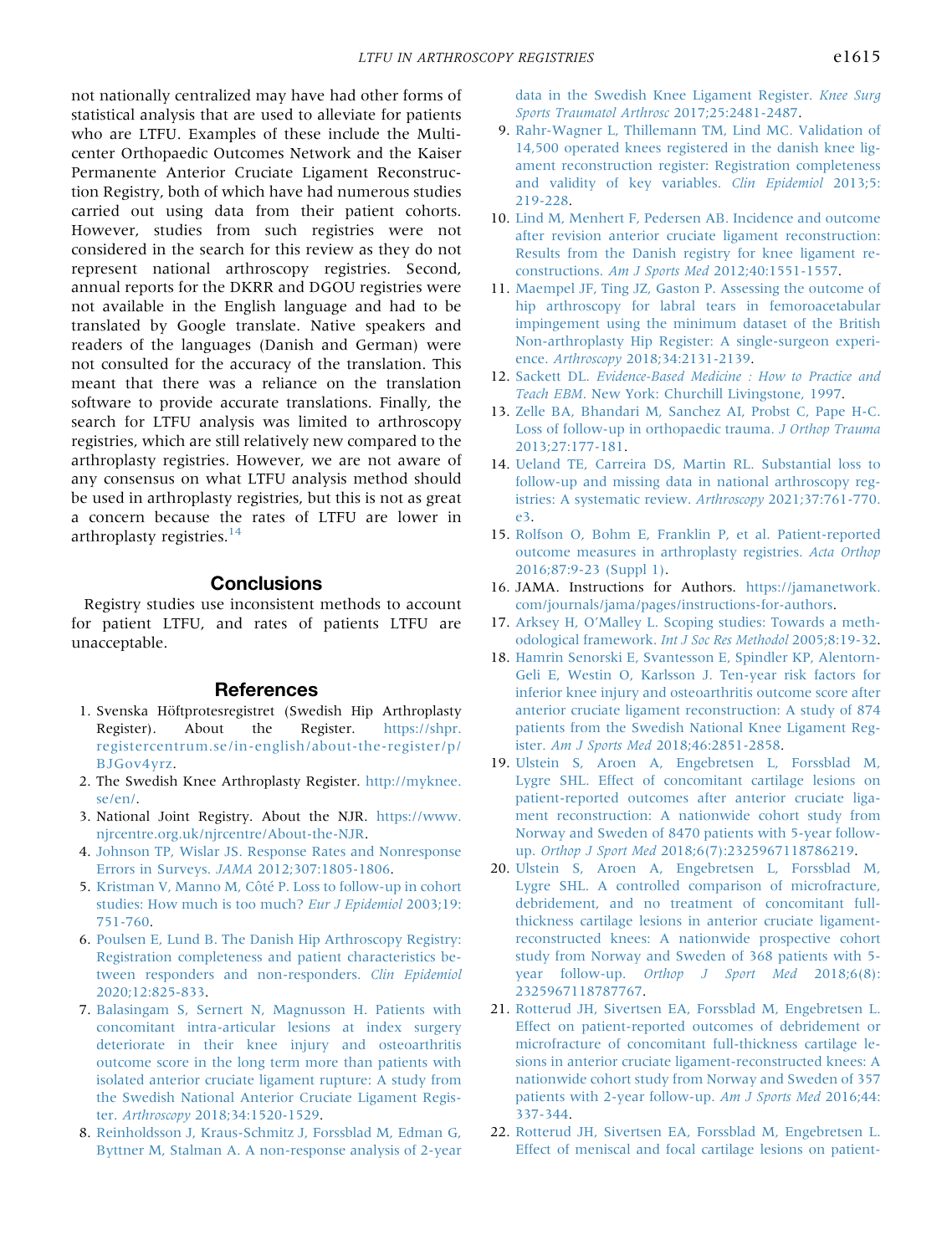<span id="page-9-7"></span><span id="page-9-6"></span>[reported outcome after anterior cruciate ligament recon](http://refhub.elsevier.com/S2666-061X(21)00129-2/sref22)[struction: A nationwide cohort study from Norway and](http://refhub.elsevier.com/S2666-061X(21)00129-2/sref22) [Sweden of 8476 patients with 2-year follow-up.](http://refhub.elsevier.com/S2666-061X(21)00129-2/sref22) Am J Sports Med [2013;41:535-543.](http://refhub.elsevier.com/S2666-061X(21)00129-2/sref22)

- 23. [Owesen C, Rotterud JH, Engebretsen L. Effect of activity](http://refhub.elsevier.com/S2666-061X(21)00129-2/sref23) [at time of injury and concomitant ligament injuries on](http://refhub.elsevier.com/S2666-061X(21)00129-2/sref23) [patient-reported outcome after posterior cruciate liga](http://refhub.elsevier.com/S2666-061X(21)00129-2/sref23)[ment reconstruction.](http://refhub.elsevier.com/S2666-061X(21)00129-2/sref23) Orthop J Sport Med 2018;6(12): [2325967118817297](http://refhub.elsevier.com/S2666-061X(21)00129-2/sref23).
- 24. [LaPrade CM, Dornan GJ, Granan LP, LaPrade RF. Out](http://refhub.elsevier.com/S2666-061X(21)00129-2/sref24)[comes after anterior cruciate ligament reconstruction us](http://refhub.elsevier.com/S2666-061X(21)00129-2/sref24)[ing the Norwegian Knee Ligament Registry of 4691](http://refhub.elsevier.com/S2666-061X(21)00129-2/sref24) [patients: How does meniscal repair or resection affect](http://refhub.elsevier.com/S2666-061X(21)00129-2/sref24) [short-term outcomes?](http://refhub.elsevier.com/S2666-061X(21)00129-2/sref24) Am J Sports Med 2015;43: [1591-1597](http://refhub.elsevier.com/S2666-061X(21)00129-2/sref24).
- <span id="page-9-22"></span>25. [Granan LP, Baste V, Engebretsen L. Associations between](http://refhub.elsevier.com/S2666-061X(21)00129-2/sref25) [inadequate knee function detected by KOOS and pro](http://refhub.elsevier.com/S2666-061X(21)00129-2/sref25)[spective graft failure in an anterior cruciate ligament](http://refhub.elsevier.com/S2666-061X(21)00129-2/sref25)reconstructed knee. [Knee Surg Sports Traumatol Arthrosc](http://refhub.elsevier.com/S2666-061X(21)00129-2/sref25) [2015;23:1135-1140.](http://refhub.elsevier.com/S2666-061X(21)00129-2/sref25)
- <span id="page-9-29"></span>26. [Lind M, Jacobsen K, Nielsen T. Medial collateral ligament](http://refhub.elsevier.com/S2666-061X(21)00129-2/sref26) [\(MCL\) reconstruction results in improved medial stability:](http://refhub.elsevier.com/S2666-061X(21)00129-2/sref26) [Results from the Danish knee ligament reconstruction](http://refhub.elsevier.com/S2666-061X(21)00129-2/sref26) registry (DKRR). [Knee Surg Sports Traumatol Arthrosc](http://refhub.elsevier.com/S2666-061X(21)00129-2/sref26) [2020;28:881-887.](http://refhub.elsevier.com/S2666-061X(21)00129-2/sref26)
- <span id="page-9-15"></span><span id="page-9-14"></span>27. [Eysturoy NH, Nielsen TG. Anteromedial portal drilling](http://refhub.elsevier.com/S2666-061X(21)00129-2/sref27) [yielded better survivorship of anterior cruciate ligament](http://refhub.elsevier.com/S2666-061X(21)00129-2/sref27) [reconstructions when comparing recent versus early sur](http://refhub.elsevier.com/S2666-061X(21)00129-2/sref27)[geries with this technique.](http://refhub.elsevier.com/S2666-061X(21)00129-2/sref27) Arthroscopy 2019;35:182-189.
- <span id="page-9-23"></span>28. [Samuelsson K, Magnussen RA, Alentorn-Geli E, et al.](http://refhub.elsevier.com/S2666-061X(21)00129-2/sref28) [Equivalent knee injury and osteoarthritis outcome scores](http://refhub.elsevier.com/S2666-061X(21)00129-2/sref28) [12 and 24 months after anterior cruciate ligament](http://refhub.elsevier.com/S2666-061X(21)00129-2/sref28) [reconstruction: Results from the Swedish National Knee](http://refhub.elsevier.com/S2666-061X(21)00129-2/sref28) Ligament Register. Am J Sports Med [2017;45:2085-2091](http://refhub.elsevier.com/S2666-061X(21)00129-2/sref28).
- 29. [Hamrin-Senorski E, Sundemo DS, Murawski CD, et al. No](http://refhub.elsevier.com/S2666-061X(21)00129-2/sref29) [differences in the improvement of subjective knee func](http://refhub.elsevier.com/S2666-061X(21)00129-2/sref29)[tion between surgical techniques of single-bundle anterior](http://refhub.elsevier.com/S2666-061X(21)00129-2/sref29) [cruciate ligament reconstruction at two years follow](http://refhub.elsevier.com/S2666-061X(21)00129-2/sref29)[up](http://refhub.elsevier.com/S2666-061X(21)00129-2/sref29)-[A cohort study from the swedish national knee lig](http://refhub.elsevier.com/S2666-061X(21)00129-2/sref29)ament register. Arthroscopy [2017;33:e98-e99 \(10 Suppl 1\).](http://refhub.elsevier.com/S2666-061X(21)00129-2/sref29)
- 30. [Nissen KA, Eysturoy NH, Nielsen TG. Allograft use results](http://refhub.elsevier.com/S2666-061X(21)00129-2/sref30) [in higher re-revision rate for revision anterior cruciate](http://refhub.elsevier.com/S2666-061X(21)00129-2/sref30) [ligament reconstruction.](http://refhub.elsevier.com/S2666-061X(21)00129-2/sref30) Orthop J Sport Med 2018;6(6): [2325967118775381](http://refhub.elsevier.com/S2666-061X(21)00129-2/sref30).
- 31. [Lind M, Nielsen TG, Behrndtz K. Both isolated and multi](http://refhub.elsevier.com/S2666-061X(21)00129-2/sref31)[ligament posterior cruciate ligament reconstruction re](http://refhub.elsevier.com/S2666-061X(21)00129-2/sref31)[sults in improved subjective outcome: results from the](http://refhub.elsevier.com/S2666-061X(21)00129-2/sref31) [Danish Knee Ligament Reconstruction Registry.](http://refhub.elsevier.com/S2666-061X(21)00129-2/sref31) Knee Surg [Sports Traumatol Arthrosc](http://refhub.elsevier.com/S2666-061X(21)00129-2/sref31) 2018;26:1190-1196.
- 32. [Fauno P, Rahr-Wagner L. Risk for revision after anterior](http://refhub.elsevier.com/S2666-061X(21)00129-2/sref32) [cruciate ligament reconstruction is higher among adoles](http://refhub.elsevier.com/S2666-061X(21)00129-2/sref32)[cents: Results from the Danish registry of knee ligament](http://refhub.elsevier.com/S2666-061X(21)00129-2/sref32) reconstruction. [Orthop J Sport Med](http://refhub.elsevier.com/S2666-061X(21)00129-2/sref32) 2014;2(10):1-7.
- 33. [Rahr-Wagner L, Thillemann TM, Pedersen AB. Compar](http://refhub.elsevier.com/S2666-061X(21)00129-2/sref33)[ison of hamstring tendon and patellar tendon grafts in](http://refhub.elsevier.com/S2666-061X(21)00129-2/sref33) [anterior cruciate ligament reconstruction in a nationwide](http://refhub.elsevier.com/S2666-061X(21)00129-2/sref33) [population-based cohort study: Results from the danish](http://refhub.elsevier.com/S2666-061X(21)00129-2/sref33) [registry of knee ligament reconstruction.](http://refhub.elsevier.com/S2666-061X(21)00129-2/sref33) Am J Sports Med [2014;42:278-284.](http://refhub.elsevier.com/S2666-061X(21)00129-2/sref33)
- 34. [Rahr-Wagner L, Thillemann TM, Pedersen AB. Increased](http://refhub.elsevier.com/S2666-061X(21)00129-2/sref34) [risk of acl revision after anteromedial compared to](http://refhub.elsevier.com/S2666-061X(21)00129-2/sref34)

<span id="page-9-20"></span><span id="page-9-18"></span><span id="page-9-17"></span><span id="page-9-13"></span><span id="page-9-12"></span><span id="page-9-3"></span><span id="page-9-2"></span><span id="page-9-1"></span><span id="page-9-0"></span>[transtibial technique for femoral drillhole placement](http://refhub.elsevier.com/S2666-061X(21)00129-2/sref34) [during ACL reconstruction. result from the danish registry](http://refhub.elsevier.com/S2666-061X(21)00129-2/sref34) [of knee ligament reconstruction.](http://refhub.elsevier.com/S2666-061X(21)00129-2/sref34) Arthroscopy 2013;29:e79 [\(10 Suppl. 1\)](http://refhub.elsevier.com/S2666-061X(21)00129-2/sref34).

- <span id="page-9-5"></span>35. [Sandon A, Engstrom B, Forssblad M. High risk of further](http://refhub.elsevier.com/S2666-061X(21)00129-2/sref35) [anterior cruciate ligament injury in a 10-year follow-up](http://refhub.elsevier.com/S2666-061X(21)00129-2/sref35) [study of anterior cruciate ligament-reconstructed soccer](http://refhub.elsevier.com/S2666-061X(21)00129-2/sref35) [players in the Swedish National Knee Ligament Registry.](http://refhub.elsevier.com/S2666-061X(21)00129-2/sref35) Arthroscopy [2020;36:189-195.](http://refhub.elsevier.com/S2666-061X(21)00129-2/sref35)
- 36. [Kraus-Schmitz J, Lindgren V, Janarv P-M, Forssblad M.](http://refhub.elsevier.com/S2666-061X(21)00129-2/sref36) [Deep venous thrombosis and pulmonary embolism after](http://refhub.elsevier.com/S2666-061X(21)00129-2/sref36) [anterior cruciate ligament reconstruction.](http://refhub.elsevier.com/S2666-061X(21)00129-2/sref36) Bone Jt J [2019;101B\(1\):34-40](http://refhub.elsevier.com/S2666-061X(21)00129-2/sref36).
- 37. [Hamrin Senorski E, Alentorn-Geli E, Musahl V, et al.](http://refhub.elsevier.com/S2666-061X(21)00129-2/sref37) [Increased odds of patient-reported success at 2 years after](http://refhub.elsevier.com/S2666-061X(21)00129-2/sref37) [anterior cruciate ligament reconstruction in patients](http://refhub.elsevier.com/S2666-061X(21)00129-2/sref37) [without cartilage lesions: A cohort study from the Swed](http://refhub.elsevier.com/S2666-061X(21)00129-2/sref37)[ish National Knee Ligament Register.](http://refhub.elsevier.com/S2666-061X(21)00129-2/sref37) Knee Surg Sports Traumatol Arthrosc [2018;26:1086-1095](http://refhub.elsevier.com/S2666-061X(21)00129-2/sref37).
- <span id="page-9-24"></span>38. [Holleyman R, Sohatee MA, Witt J, et al. Periacetabular](http://refhub.elsevier.com/S2666-061X(21)00129-2/sref38) [osteotomy for developmental dysplasia of the hip and](http://refhub.elsevier.com/S2666-061X(21)00129-2/sref38) [femoroacetabular impingement: A study using the U.K.](http://refhub.elsevier.com/S2666-061X(21)00129-2/sref38) [Non-Arthroplasty Hip Registry \(NAHR\) Data Set.](http://refhub.elsevier.com/S2666-061X(21)00129-2/sref38) J Bone Joint Surg Am [2020;102:1312-1320](http://refhub.elsevier.com/S2666-061X(21)00129-2/sref38).
- <span id="page-9-25"></span><span id="page-9-21"></span><span id="page-9-19"></span><span id="page-9-16"></span><span id="page-9-11"></span><span id="page-9-10"></span><span id="page-9-9"></span><span id="page-9-8"></span><span id="page-9-4"></span>39. [Rahr-Wagner L, Thillemann TM, Pedersen AB, Lind MC.](http://refhub.elsevier.com/S2666-061X(21)00129-2/sref39) [Increased risk of revision after anteromedial compared](http://refhub.elsevier.com/S2666-061X(21)00129-2/sref39) [with transtibial drilling of the femoral tunnel during pri](http://refhub.elsevier.com/S2666-061X(21)00129-2/sref39)[mary anterior cruciate ligament reconstruction: Results](http://refhub.elsevier.com/S2666-061X(21)00129-2/sref39) [from the danish knee ligament reconstruction register.](http://refhub.elsevier.com/S2666-061X(21)00129-2/sref39) Arthroscopy [2013;29:98-105.](http://refhub.elsevier.com/S2666-061X(21)00129-2/sref39)
- <span id="page-9-26"></span>40. [Bjerre JJ, Jensen PK, Sparso BH. Potential serious bias](http://refhub.elsevier.com/S2666-061X(21)00129-2/sref40) [in National Clinical Databases with low degree of re](http://refhub.elsevier.com/S2666-061X(21)00129-2/sref40)ported follow-up. [Scand J Med Sci Sports](http://refhub.elsevier.com/S2666-061X(21)00129-2/sref40) 2017;27: [999-1004.](http://refhub.elsevier.com/S2666-061X(21)00129-2/sref40)
- <span id="page-9-27"></span>41. [Ageberg E, Forssblad M, Herbertsson P. Sex differences in](http://refhub.elsevier.com/S2666-061X(21)00129-2/sref41) [patient-reported outcomes after anterior cruciate liga](http://refhub.elsevier.com/S2666-061X(21)00129-2/sref41)[ment reconstruction: data from the Swedish knee liga](http://refhub.elsevier.com/S2666-061X(21)00129-2/sref41)ment register. Am J Sports Med [2010;38:1334-1342](http://refhub.elsevier.com/S2666-061X(21)00129-2/sref41).
- <span id="page-9-28"></span>42. [Hamrin Senorski E, Svantesson E, Beischer S, et al. Fac](http://refhub.elsevier.com/S2666-061X(21)00129-2/sref42)[tors affecting the achievement of a patient-acceptable](http://refhub.elsevier.com/S2666-061X(21)00129-2/sref42) [symptom state 1 year after anterior cruciate ligament](http://refhub.elsevier.com/S2666-061X(21)00129-2/sref42) [reconstruction: A cohort study of 343 patients from 2](http://refhub.elsevier.com/S2666-061X(21)00129-2/sref42) registries. [Orthop J Sport Med](http://refhub.elsevier.com/S2666-061X(21)00129-2/sref42) 2018;6(4): [2325967118764317.](http://refhub.elsevier.com/S2666-061X(21)00129-2/sref42)
- 43. [Grindem H, Granan LP, Risberg MA, Engebretsen L,](http://refhub.elsevier.com/S2666-061X(21)00129-2/sref43) [Snyder-Mackler L. How does a combined preoperative](http://refhub.elsevier.com/S2666-061X(21)00129-2/sref43) [and postoperative rehabilitation programme in](http://refhub.elsevier.com/S2666-061X(21)00129-2/sref43)fluence the [outcome of ACL reconstruction 2 years after surgery? A](http://refhub.elsevier.com/S2666-061X(21)00129-2/sref43) [comparison between patients in the Delaware-Oslo ACL](http://refhub.elsevier.com/S2666-061X(21)00129-2/sref43) [Cohort and the Norwegian National Knee Ligament](http://refhub.elsevier.com/S2666-061X(21)00129-2/sref43) Registry. Br J Sports Med [2015;49:385-389](http://refhub.elsevier.com/S2666-061X(21)00129-2/sref43).
- 44. [Barenius B, Forssblad M, Engstrom B. Functional recov](http://refhub.elsevier.com/S2666-061X(21)00129-2/sref44)[ery after anterior cruciate ligament reconstruction, a study](http://refhub.elsevier.com/S2666-061X(21)00129-2/sref44) [of health-related quality of life based on the Swedish](http://refhub.elsevier.com/S2666-061X(21)00129-2/sref44) [National Knee Ligament Register.](http://refhub.elsevier.com/S2666-061X(21)00129-2/sref44) Knee Surg Sport Traumatol Arthrosc [2013;21:914-927.](http://refhub.elsevier.com/S2666-061X(21)00129-2/sref44)
- 45. [Ahlden M, Samuelsson K, Sernert N, Forssblad M,](http://refhub.elsevier.com/S2666-061X(21)00129-2/sref45) [Karlsson J. The Swedish National Anterior Cruciate Lig](http://refhub.elsevier.com/S2666-061X(21)00129-2/sref45)[ament Register: A report on baseline variables and out](http://refhub.elsevier.com/S2666-061X(21)00129-2/sref45)[comes of surgery for almost 18,000 patients.](http://refhub.elsevier.com/S2666-061X(21)00129-2/sref45) Am J Sports Med [2012;40:2230-2235](http://refhub.elsevier.com/S2666-061X(21)00129-2/sref45).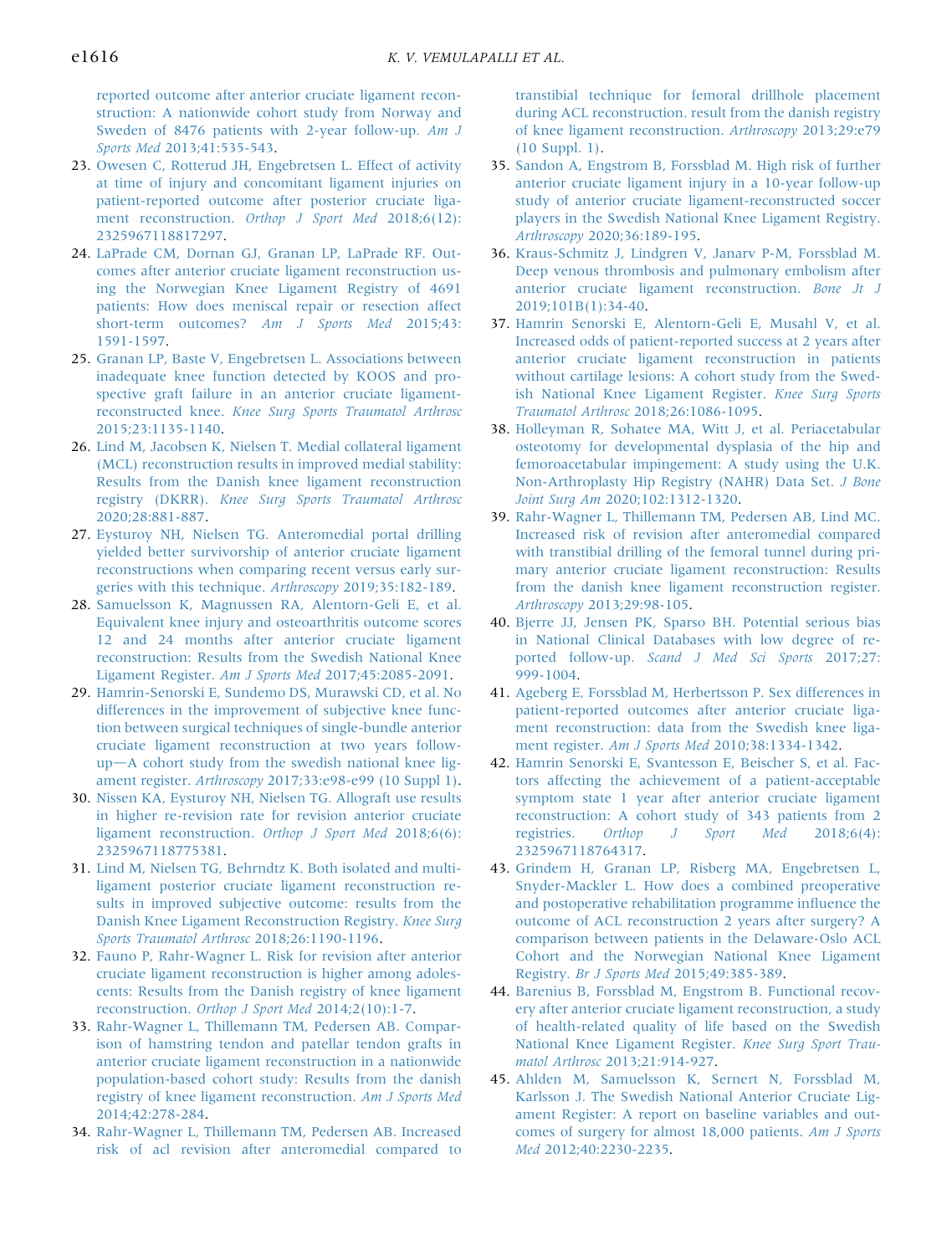- <span id="page-10-3"></span>46. [Thabane L, Mbuagbaw L, Zhang S, et al. A tutorial on](http://refhub.elsevier.com/S2666-061X(21)00129-2/sref46) [sensitivity analyses in clinical trials: The what, why, when](http://refhub.elsevier.com/S2666-061X(21)00129-2/sref46) and how. [BMC Med Res Methodol](http://refhub.elsevier.com/S2666-061X(21)00129-2/sref46) 2013;13:92.
- <span id="page-10-4"></span>47. [Kunze KN, Burnett RA, Lee EK, Rasio JP, Nho SJ.](http://refhub.elsevier.com/S2666-061X(21)00129-2/sref47) [Development of Machine Learning Algorithms to Predict](http://refhub.elsevier.com/S2666-061X(21)00129-2/sref47) [Being Lost to Follow-up After Hip Arthroscopy for Fem](http://refhub.elsevier.com/S2666-061X(21)00129-2/sref47)[oroacetabular Impingement Syndrome.](http://refhub.elsevier.com/S2666-061X(21)00129-2/sref47) Arthrosc Sport Med Rehabil [2020;2\(5\):e591-e598](http://refhub.elsevier.com/S2666-061X(21)00129-2/sref47).
- <span id="page-10-5"></span>48. [Ekholm O, Gundgaard J, Rasmussen NKR, Hansen EH.](http://refhub.elsevier.com/S2666-061X(21)00129-2/sref48) [The effect of health, socio-economic position, and mode](http://refhub.elsevier.com/S2666-061X(21)00129-2/sref48) [of data collection on non-response in health interview](http://refhub.elsevier.com/S2666-061X(21)00129-2/sref48) surveys. [Scand J Public Health](http://refhub.elsevier.com/S2666-061X(21)00129-2/sref48) 2010;38:699-706.
- <span id="page-10-6"></span>49. [Lindman I, Olsson H, Öhlin A, et al. Loss to follow-up:](http://refhub.elsevier.com/S2666-061X(21)00129-2/sref49) [Initial non-responders do not differ from responders in](http://refhub.elsevier.com/S2666-061X(21)00129-2/sref49) [terms of 2-year outcome in a hip arthroscopy registry.](http://refhub.elsevier.com/S2666-061X(21)00129-2/sref49) [J Hip Preserv Surg](http://refhub.elsevier.com/S2666-061X(21)00129-2/sref49) 2020;7:281-287.
- <span id="page-10-7"></span>50. [Juto H, Gärtner Nilsson M, Möller M, Wennergren D,](http://refhub.elsevier.com/S2666-061X(21)00129-2/sref50) [Morberg P. Evaluating non-responders of a survey in](http://refhub.elsevier.com/S2666-061X(21)00129-2/sref50) [the Swedish fracture register: no indication of](http://refhub.elsevier.com/S2666-061X(21)00129-2/sref50) [different functional result.](http://refhub.elsevier.com/S2666-061X(21)00129-2/sref50) BMC Musculoskelet Disord [2017;18:278](http://refhub.elsevier.com/S2666-061X(21)00129-2/sref50).
- <span id="page-10-8"></span>51. [Højmark K, Støttrup C, Carreon L, Andersen MO. Patient](http://refhub.elsevier.com/S2666-061X(21)00129-2/sref51)[reported outcome measures unbiased by loss of follow-up.](http://refhub.elsevier.com/S2666-061X(21)00129-2/sref51) [Single-center study based on DaneSpine, the Danish spine](http://refhub.elsevier.com/S2666-061X(21)00129-2/sref51) surgery registry. Eur Spine J [2016;25:282-286](http://refhub.elsevier.com/S2666-061X(21)00129-2/sref51).
- <span id="page-10-9"></span>52. [Kwon SK, Kang YG, Chang CB, Sung SC, Kim TK. In](http://refhub.elsevier.com/S2666-061X(21)00129-2/sref52)[terpretations of the clinical outcomes of the non](http://refhub.elsevier.com/S2666-061X(21)00129-2/sref52)[responders to mail surveys in patients after total knee](http://refhub.elsevier.com/S2666-061X(21)00129-2/sref52) arthroplasty. J Arthroplasty [2010;25:133-137.](http://refhub.elsevier.com/S2666-061X(21)00129-2/sref52)
- <span id="page-10-10"></span>53. [Kim J, Lonner JH, Nelson CL, Lotke PA. Response bias:](http://refhub.elsevier.com/S2666-061X(21)00129-2/sref53) [Effect on outcomes evaluation by mail surveys after total](http://refhub.elsevier.com/S2666-061X(21)00129-2/sref53) knee arthroplasty. [J Bone Joint Surg Am](http://refhub.elsevier.com/S2666-061X(21)00129-2/sref53) 2004;86:15-21.
- <span id="page-10-11"></span>54. [The Swedish knee ligament registry. The Swedish knee](http://refhub.elsevier.com/S2666-061X(21)00129-2/sref54) [ligament registry.](http://refhub.elsevier.com/S2666-061X(21)00129-2/sref54) Annual Report 2019:2018:3.
- <span id="page-10-12"></span>55. Roos EM, Roos HP, Lohmander LS, Ekdahl C, Beynnon BD. Knee Injury and Osteoarthritis Outcome Score (KOOS)-Development of a self-administered outcome measure. J Orthop Sport Phys Ther 1998;28(2). doi:[10.2519/jospt.1998.28.2.88](https://doi.org/10.2519/jospt.1998.28.2.88).
- <span id="page-10-13"></span>56. Griffi[n DR, Parsons N, Mohtadi NGH, Safran MR. A short](http://refhub.elsevier.com/S2666-061X(21)00129-2/sref56) [version of the International Hip Outcome Tool \(iHOT-12\)](http://refhub.elsevier.com/S2666-061X(21)00129-2/sref56)

<span id="page-10-16"></span>[for use in routine clinical practice.](http://refhub.elsevier.com/S2666-061X(21)00129-2/sref56) Arthrosc J Arthrosc Relat Surg [2012;28:611-616. quiz 616-618](http://refhub.elsevier.com/S2666-061X(21)00129-2/sref56).

- <span id="page-10-14"></span>57. [Treuting R. Minimally invasive orthopedic surgery:](http://refhub.elsevier.com/S2666-061X(21)00129-2/sref57) Arthroscopy. Ochsner J [2000;2\(3\):158.](http://refhub.elsevier.com/S2666-061X(21)00129-2/sref57)
- 58. [Hamrin Senorski E, Svantesson E, Beischer S, Thomee C,](http://refhub.elsevier.com/S2666-061X(21)00129-2/sref58) [Thomee R, Karlsson J. Low 1-year return-to-sport rate](http://refhub.elsevier.com/S2666-061X(21)00129-2/sref58) [after anterior cruciate ligament reconstruction regardless](http://refhub.elsevier.com/S2666-061X(21)00129-2/sref58) [of patient and surgical factors: A prospective cohort study](http://refhub.elsevier.com/S2666-061X(21)00129-2/sref58) of 272 patients. Am J Sports Med [2018;46:1551-1558.](http://refhub.elsevier.com/S2666-061X(21)00129-2/sref58)
- 59. [Hamrin Senorski E, Svantesson E, Beischer S, et al.](http://refhub.elsevier.com/S2666-061X(21)00129-2/sref59) [Concomitant injuries may not reduce the likelihood of](http://refhub.elsevier.com/S2666-061X(21)00129-2/sref59) [achieving symmetrical muscle function one year after](http://refhub.elsevier.com/S2666-061X(21)00129-2/sref59) [anterior cruciate ligament reconstruction: A prospective](http://refhub.elsevier.com/S2666-061X(21)00129-2/sref59) [observational study based on 263 patients.](http://refhub.elsevier.com/S2666-061X(21)00129-2/sref59) Knee Surg [Sports Traumatol Arthrosc](http://refhub.elsevier.com/S2666-061X(21)00129-2/sref59) 2018;26:2966-2977.
- 60. [Owesen C, Sivertsen EA, Engebretsen L, Granan LP. Pa](http://refhub.elsevier.com/S2666-061X(21)00129-2/sref60)[tients with isolated PCL injuries improve from surgery as](http://refhub.elsevier.com/S2666-061X(21)00129-2/sref60) [much as patients with ACL injuries after 2 years.](http://refhub.elsevier.com/S2666-061X(21)00129-2/sref60) Orthop J Sport Med [2015;3\(8\):2325967115599539](http://refhub.elsevier.com/S2666-061X(21)00129-2/sref60).
- <span id="page-10-15"></span>61. [Lund B, Kraemer O, Holmich P, Maagaard N, Winge S,](http://refhub.elsevier.com/S2666-061X(21)00129-2/sref61) [Mygind-Klavsen B. The Danish Hip Arthroscopy Registry](http://refhub.elsevier.com/S2666-061X(21)00129-2/sref61) (DHAR). Annual Report [2019:1-26:2019.](http://refhub.elsevier.com/S2666-061X(21)00129-2/sref61)
- <span id="page-10-17"></span><span id="page-10-2"></span><span id="page-10-1"></span><span id="page-10-0"></span>62. Non Arthroplasty Hip Registry. Non-Arthroplasty Hip Registry: 5th Annual Report 2020, [http://www.fas.org.sg/](http://www.fas.org.sg/wp-content/uploads/2020/09/FAS-Annual-Report-Apr-2019-Mar-2020.pdf) [wp-content/uploads/2020/09/FAS-Annual-Report-Apr-](http://www.fas.org.sg/wp-content/uploads/2020/09/FAS-Annual-Report-Apr-2019-Mar-2020.pdf)[2019-Mar-2020.pdf](http://www.fas.org.sg/wp-content/uploads/2020/09/FAS-Annual-Report-Apr-2019-Mar-2020.pdf) 2020.
- 63. Rahardja R, Zhu M, Love H, Clatworthy MG, Monk AP, Young SW. New Zealand ACL Registry Annual Report 2019. 2019:1-16.
- 64. Gabr A, De Medici A, Haddad F. The National Ligament Registry The Sixth Annual Report (2020). 2020.
- 65. Bergen H. Report June 2020—Norwegian National Advisory Unit of Arthroplasty and Hip Fractures. 2020;8906.
- 66. Aagaard H, Bertelsen S, Hjelm A, et al. Dansk Korsbånds Rekonstruktions Register—Årsrapport 2019. 2019;(December 2018):1-83.
- 67. [Maurer J, Grotejohann B, Jenkner C, et al. A registry for](http://refhub.elsevier.com/S2666-061X(21)00129-2/sref67) evaluation of effi[ciency and safety of surgical treatment of](http://refhub.elsevier.com/S2666-061X(21)00129-2/sref67) [cartilage defects: the German Cartilage Registry \(Knorpel](http://refhub.elsevier.com/S2666-061X(21)00129-2/sref67) [Register DGOU\).](http://refhub.elsevier.com/S2666-061X(21)00129-2/sref67) JMIR Res Protoc 2016;5(2):e122.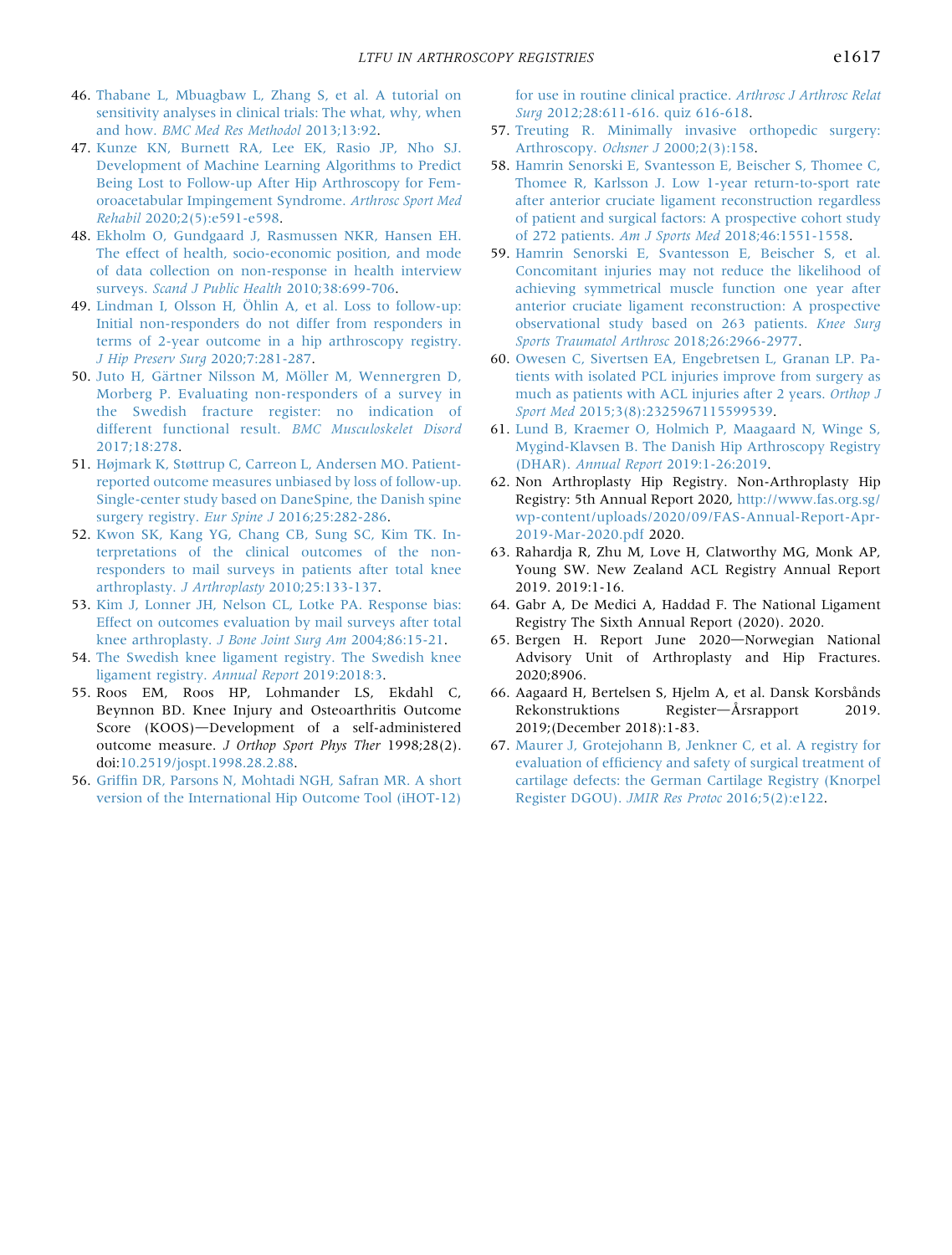| Supplementary Table S1. Table Outlining Search Times Used on MEDLINE and EMBASE to Find Studies From Each of the |  |  |  |  |  |
|------------------------------------------------------------------------------------------------------------------|--|--|--|--|--|
| Included Registries                                                                                              |  |  |  |  |  |

| Registry      | Search Terms                                                                                           | Annual Report Year |
|---------------|--------------------------------------------------------------------------------------------------------|--------------------|
| DART          | German Arthroscopy regist* OR German Registr* of Arthroscopy OR Deutschsprachiges Arthroskopieregister | Not found          |
| <b>DGOU</b>   | German Cartilage Regist* OR KnorpelRegister DGOU OR DGOU Cartilage Regist*                             | 2017               |
| <b>NZACLR</b> | New Zealand Anterior Cruciate Ligament Regist* OR New Zealand ACL Regist* OR NZACL OR NZACLR           | 2020               |
| <b>DHAR</b>   | Danish Hip Arthroscopy Regist*                                                                         | 2019               |
| <b>DKRR</b>   | Danish Knee Ligament Reconstruction Regist* OR DKRR OR Danish Cruciate Ligament Regist* OR DKKR        | 2019               |
| NKLR          | Norwegian Cruciate Ligament Regist* OR Norwegian Knee Ligament Regist* OR NKLR                         | 2020               |
| <b>NLR</b>    | National Ligament Regist*                                                                              | 2020               |
| NAHR          | Non-arthroplasty hip regist*                                                                           | 2020               |
| SNKLR         | Swedish National Knee Ligament Regist* OR Swedish Knee Ligament Regist* OR Swedish Anterior            | 2019               |
|               | Cruciate Ligament Regist* OR Swedish National Anterior Cruciate Ligament Regist* OR SNKLR OR SKLR      |                    |

DART, German Arthroscopy Registry; DGOU, German Cartilage Registry; NZACLR, New Zealand ACL Registry; DHAR, Danish Hip Arthroscopy Registry; DKRR, Danish Knee Ligament Reconstruction Registry; NKLR, Norwegian Knee Ligament Registry; NLR, United Kingdom National Ligament Registry; NAHR, United Kingdom Non-Arthroplasty Hip Registry; SNKLR, Swedish National Knee Ligament Registry.

Articles included in each of the latest annual reports of the registries were also screened for studies. Annual Reports were searched for online on the website of each respective registry.<sup>[54](#page-10-11),[61-67](#page-10-15)</sup>